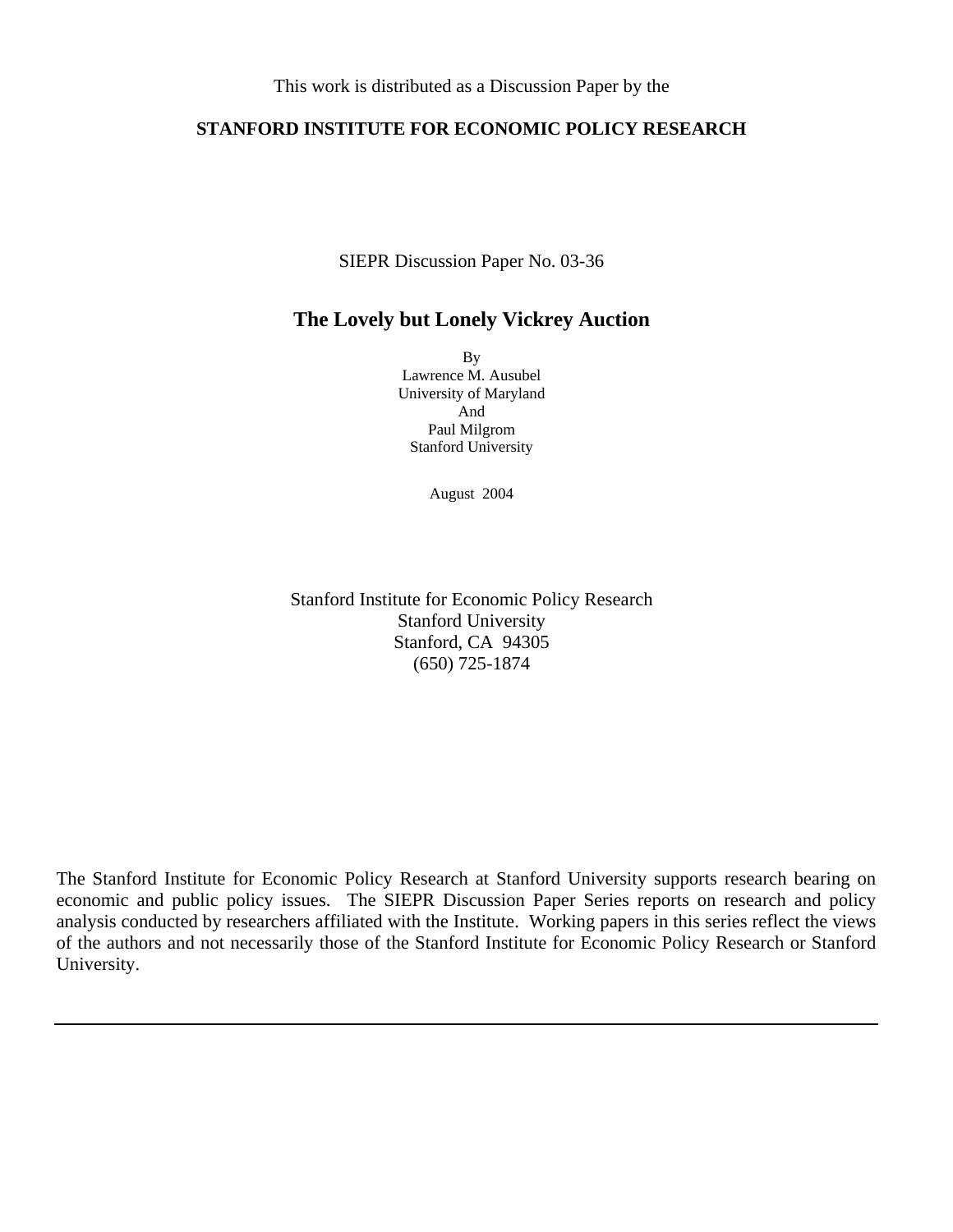# **The Lovely but Lonely Vickrey Auction Lawrence M. Ausubel and Paul Milgrom**

### *1. Introduction*

William Vickrey's (1961) inquiry into auctions and "counterspeculation" marked the first serious attempt by an economist to analyze the details of market rules and to design new rules to achieve superior performance. He demonstrated that a particular pricing rule makes it a dominant strategy for bidders to report their values truthfully, even when they know that their reported values will be used to allocate goods efficiently. Vickrey's discovery was largely ignored for a decade, but the floodgates have since opened. Dozens of studies have extended his design to new environments, developed his associated theory of bidding in auctions, and tested its implications using laboratory experiments and field data.

Despite the enthusiasm that the Vickrey mechanism and its extensions generate among economists, practical applications of Vickrey's design are rare at best. The classic English auction of Sotheby's and Christie's, in which bidders iteratively submit successively higher bids and the final bidder wins the item in return for a payment equaling his final bid, is closely related to Vickrey's second-price sealed-bid auction, but long predates it. Online auctions such as eBay, in which bidders commonly utilize proxy bids authorizing the auctioneer to bid up to specified prices on their behalf, more nearly resemble the Vickrey design for a single item; however, these remain true dynamic auctions, as online bidders who submit proxy bids generally retain the ability to raise their proxy bids later. The most general and novel version of Vickrey's design, which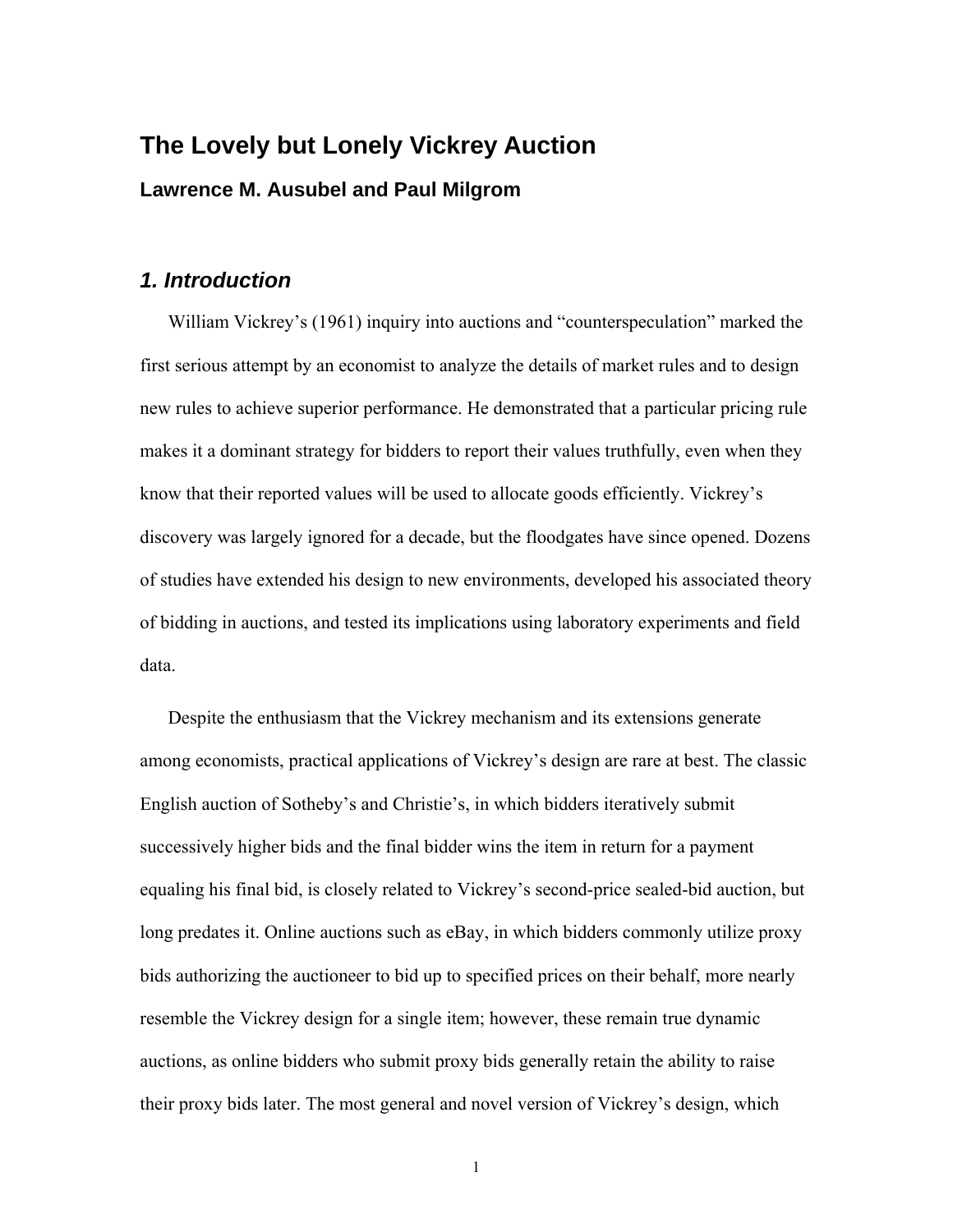applies to sales in which different bidders may want multiple units of homogeneous goods—or packages of heterogeneous goods—remains largely unused.

Why is the Vickrey auction design, which is so lovely in theory, so lonely in practice? The answer, we believe, is a cautionary tale that emphasizes the importance of analyzing practical designs from many perspectives. Vickrey's design has some impressive theoretical virtues, but it also suffers from weaknesses that are frequently decisive. This chapter reviews the theoretical pluses and minuses of the Vickrey design, highlighting issues that cannot be ignored in developing practical auction designs.

## *2. Description of the general Vickrey (VCG) design*

Vickrey's original inquiry treated both auctions of a single item and auctions of multiple identical items, providing a mechanism in which it is a dominant strategy for bidders to report their values truthfully and in which outcomes are efficient. For a single item, the mechanism is often referred to as the *second-price sealed-bid auction*, or simply the *Vickrey auction*. Bidders simultaneously submit sealed bids for the item. The highest bidder wins the item, but (unlike standard sealed-bid tenders) the winner pays the amount of the second-highest bid. For example, if the winning bidder bids 10 and the highest losing bid is 8, the winner pays 8. With these rules, a winning bidder can never affect the price it pays, so there is no incentive for any bidder to misrepresent his value. From bidder *n*'s perspective, the amount he bids determines only whether he wins, and only by bidding his true value can he be sure to win exactly when he is willing to pay the price.

In Vickrey's original treatment of multiple units of a homogeneous good, which may be available in either continuous or discrete quantities, each bidder is assumed to have monotonically nonincreasing marginal values for the good. The bidders simultaneously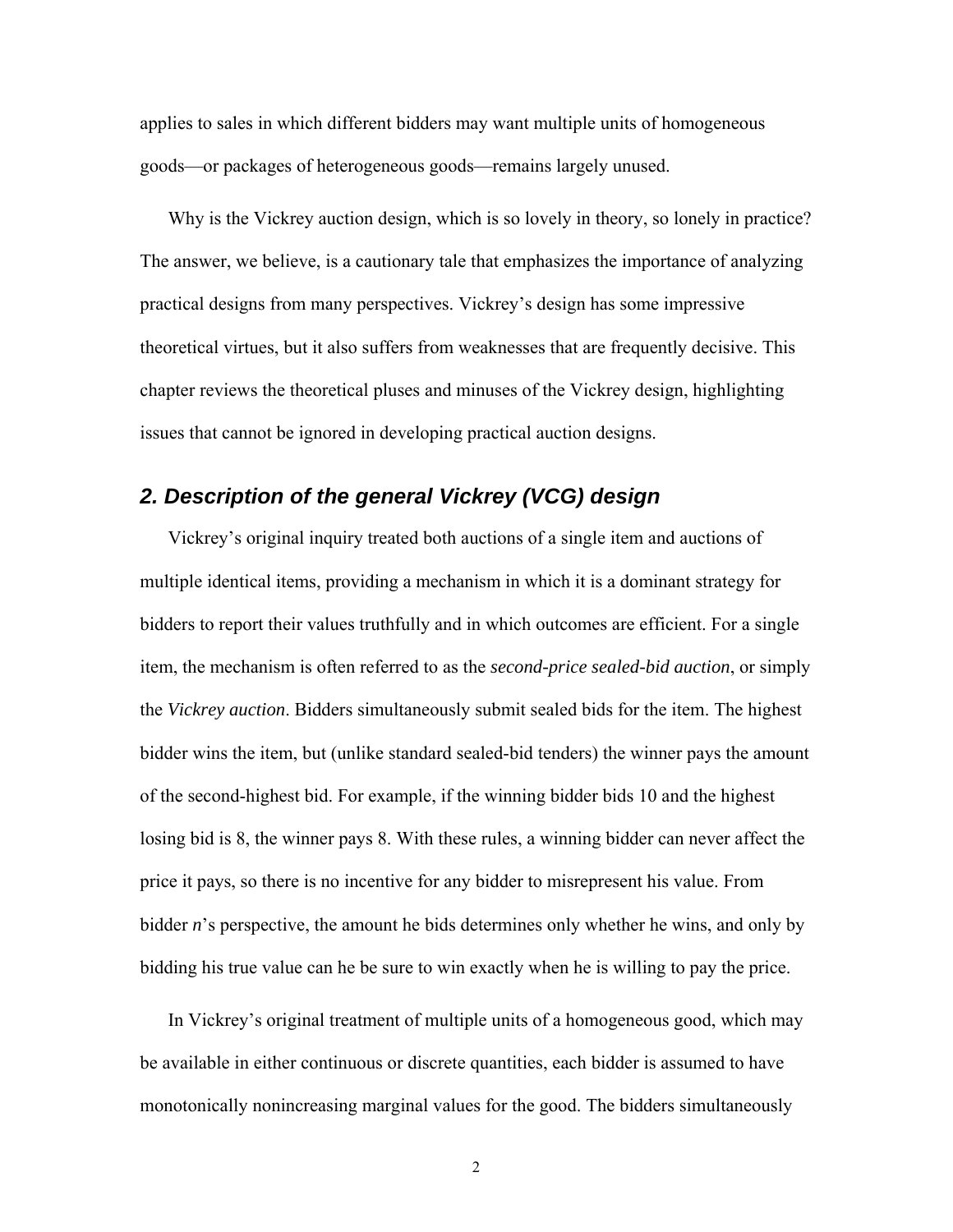submit sealed bids comprising demand curves. The seller combines the individual demand curves in the usual way to determine an aggregate demand curve and a clearing price for *S* units. Each bidder wins the quantity he demanded at the clearing price. However, rather than paying the prices he bid or the clearing price for his units, a winning bidder pays the *opportunity cost* for the units won.

In the case of discrete units, an equivalent way to describe the multi-unit Vickrey auction is that each bidder submits a number of separate bids, each representing an offer to buy one unit. These individual bids describe the bidder's demand curve. The auctioneer accepts the *S* highest bids. If bidder *n* wins *K* units, then he pays the sum of the *K* highest rejected bids by other bidders. For example, if a bidder wins 2 units and the highest rejected bids by his competitors are 12 and 11, then the bidder pays 23 for his two units.

Another way to describe the rule is that the price a bidder pays for his  $r<sup>th</sup>$  unit is the clearing price that would have resulted if bidder *n* had restricted his demand to *r* units (all other bidders' behaviors held fixed). This equivalent description makes clear the opportunity-cost interpretation of the winners' payments. The total payment for bidder *n* is computed by summing this payment over all items won, in the case of discrete units, or by integrating this payment from 0 to the quantity won, in the case of continuous units.

The mechanism can be used as either a mechanism to sell (a standard auction) or as a mechanism to buy (a "reverse" auction). Described as a standard auction, the buyers generally pay a discount as compared to the clearing price. Described as a reverse auction, the sellers generally receive a premium as compared to the clearing price. Indeed, the main point of Vickrey's seminal article was that the government cannot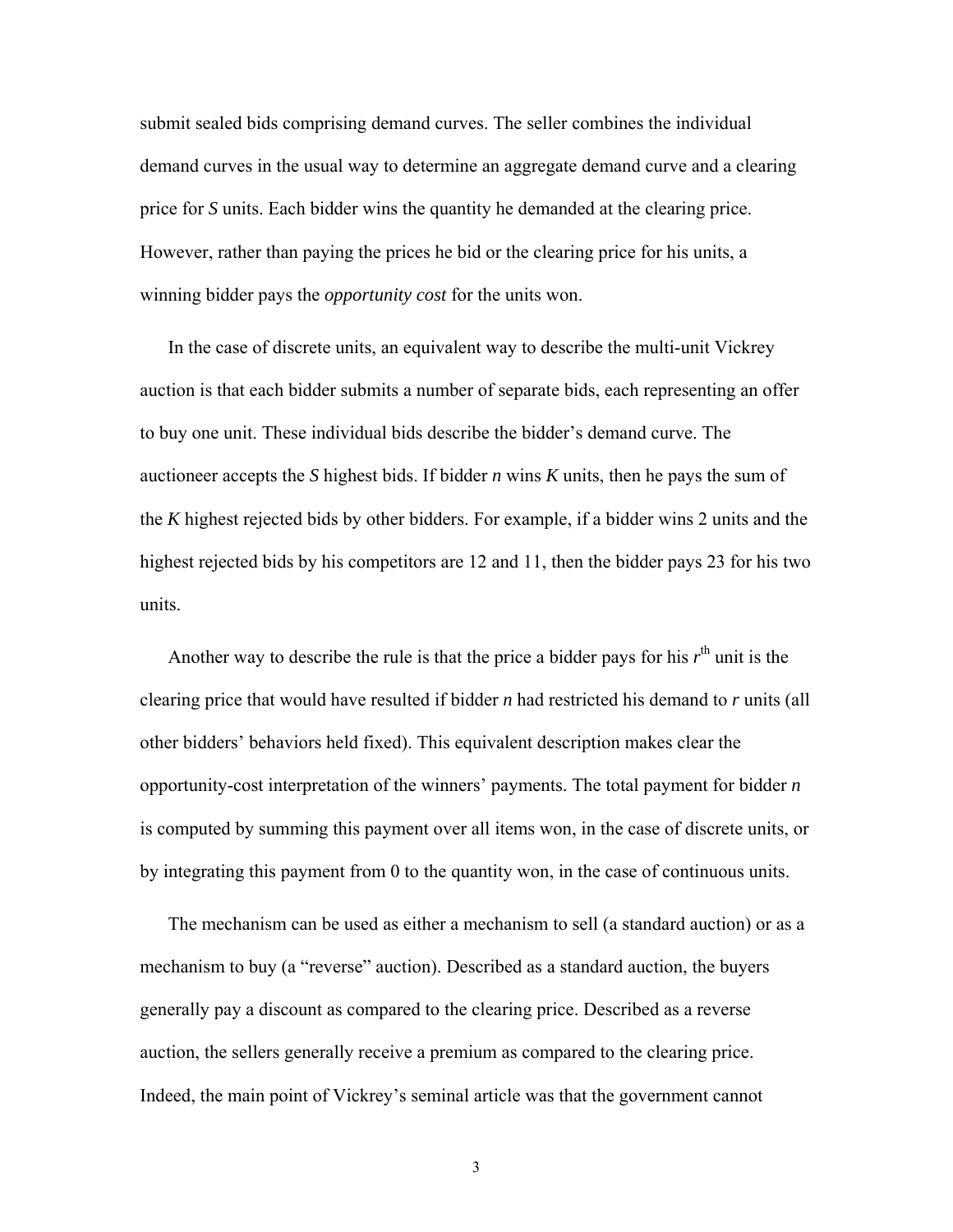establish a marketing agency to implement a dominant-strategy mechanism in two-sided markets without providing a subsidy: "The basic drawback to this scheme is, of course, that the marketing agency will be required to make payments to suppliers in an amount that exceeds, in the aggregate, the receipts from purchasers" (Vickrey 1961, p. 13).

Since Vickrey's original contribution, his auction design has been melded with the Clarke-Groves design for public goods problems.<sup>1</sup> The resulting auction design works for heterogeneous goods as well as homogeneous goods and does not require that bidders have nonincreasing marginal values. As with Vickrey's original design, this mechanism still assigns goods efficiently and still charges bidders the opportunity cost of the items they win. The main difference is that the amounts paid cannot generally be expressed as the sums of bids for individual items. The extended Vickrey mechanism goes by various names. Here, we call it the *Vickrey-Clarke-Groves* or *VCG mechanism*.

Formally, the VCG mechanism is described as follows. Let  $\bar{x}$  be a vector of goods that a seller has on offer and let  $v_n(x_n)$  denote bidder *n*'s value for any nonnegative vector  $x_n$ . Each bidder  $n = 1,..., N$  reports a value function  $\hat{v}_n$  to the auctioneer. The auctioneer then computes a value-maximizing allocation:  $x^* \in \arg \max_{x_1, \dots, x_N} \sum_{n} \hat{v}_n(x_n)$ subject to  $\sum_{n} x_n \leq \overline{x}$ . The price paid by a bidder *n* is then  $p_n = \alpha_n - \sum_{m \neq n} \hat{v}_m(x_m^*)$ , where  $\alpha_n = \max \left\{ \sum_{m \neq n} \hat{v}_m(x_m) \mid \sum_{m \neq n} x_m \leq \overline{x} \right\}$ . Notice that  $\alpha_n$  depends only on the value reports of the other bidders and not on what bidder *n* reports.

<sup>&</sup>lt;sup>1</sup> The Clarke-Groves design was introduced in Clarke (1971) and Groves (1973).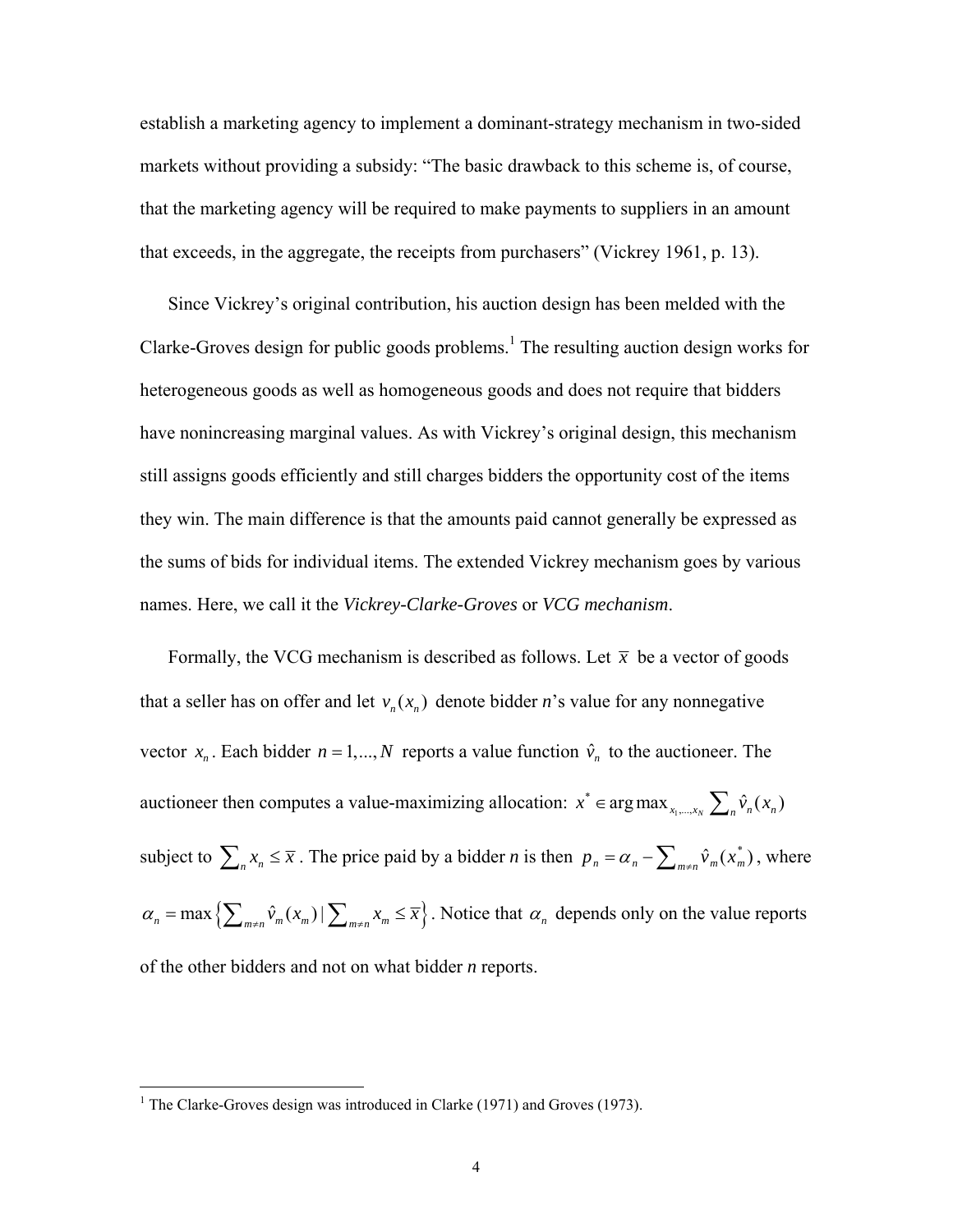To illustrate the VCG mechanism, suppose that there are two items for sale (A and B) and two bidders. Each bidder  $n = 1,2$  submits bids:  $\hat{v}_n(A)$  for item A;  $\hat{v}_n(B)$  for item B; and  $\hat{v}_n(AB)$  for the two items together. Assume without loss of generality that  $\hat{v}_1(AB) \geq \hat{v}_2(AB)$  and  $\hat{v}_1(A) + \hat{v}_2(B) \geq \hat{v}_1(B) + \hat{v}_2(A)$ . If  $\hat{v}_1(AB) > \hat{v}_1(A) + \hat{v}_2(B)$ , then the outcome is that bidder 1 wins both items. Applying the formula, his payment is  $\hat{v}_2$ (AB). However, if  $\hat{v}_1(AB) < \hat{v}_1(A) + \hat{v}_2(B)$ , then the outcome is that bidder 1 wins item A (with an associated payment of  $\hat{v}_2(AB) - \hat{v}_2(B)$ ) and bidder 2 wins items B (with an associated payment of  $\hat{v}_1(AB) - \hat{v}_1(A)$ ). In each case, the winner pays the opportunity cost of the items won, and his payment depends only on his opponent's reports.

The first theorem confirms that the general VCG mechanism still has the properties that it is a dominant strategy for each bidder to report its values truthfully and that the outcome in that event is an efficient one.

Theorem 1. Truthful reporting is a dominant strategy for each bidder in the VCG mechanism. Moreover, when each bidder reports truthfully, the outcome of the mechanism is one that maximizes total value.

<u>Proof</u>. Consider any fixed profile of reports,  $\{\hat{v}_m\}_{m \neq n}$ , for the bidders besides *n*. Suppose that when bidder *n* reports truthfully, the resulting allocation and payment vectors are denoted by  $x^*$  and  $p^*$ , but when bidder *n* reports  $\hat{v}_n$ , the resulting vectors are  $\hat{x}$  and  $\hat{p}$ . When bidder *n* reports  $\hat{v}_n$ , its payoff is: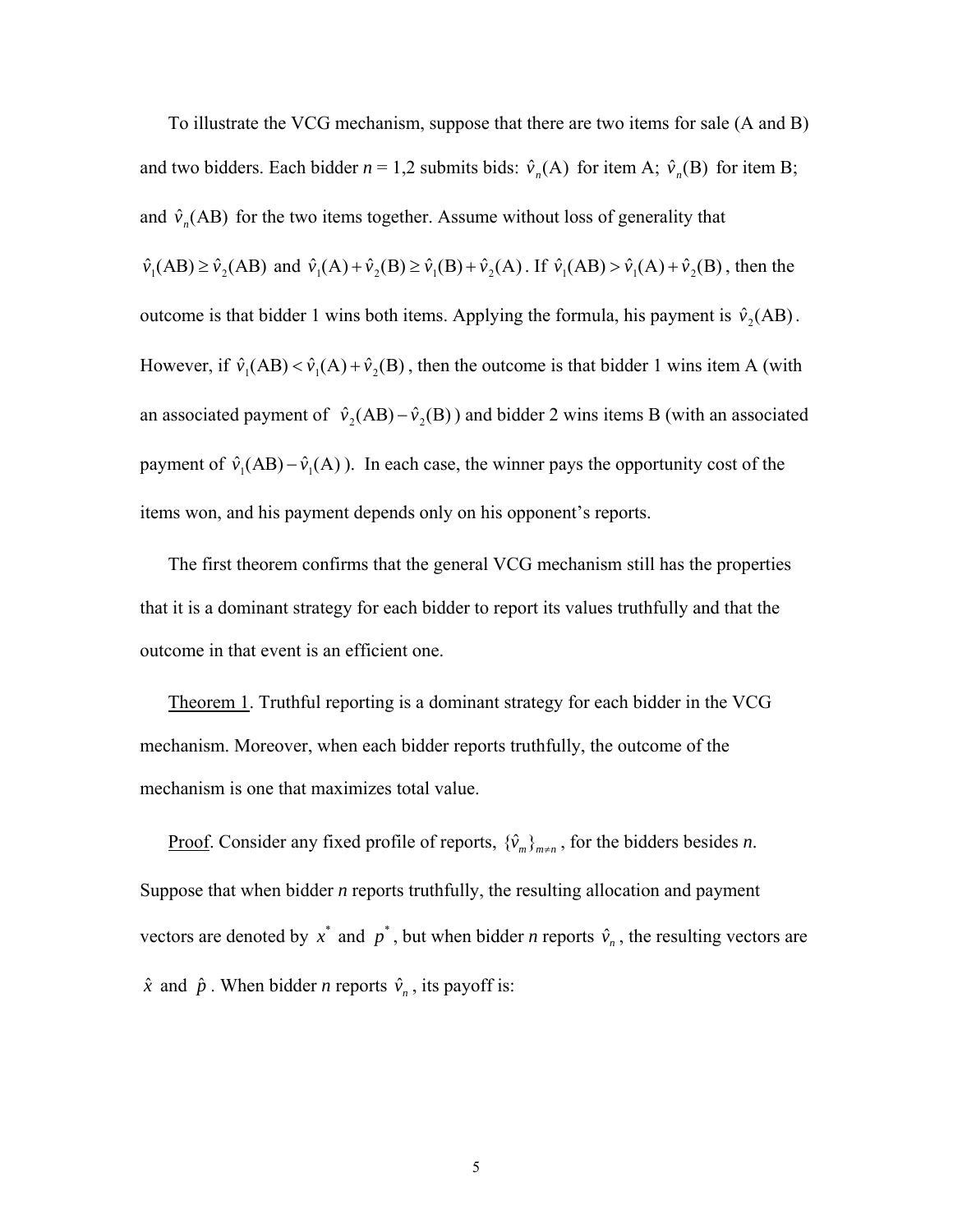$$
\nu_n(\hat{x}_n) - \hat{p}_n = \nu_n(\hat{x}_n) + \sum_{m \neq n} \hat{\nu}_m(\hat{x}_m) - \alpha_n
$$
  
\n
$$
\leq \max \{ \nu_n(x_n) + \sum_{m \neq n} \hat{\nu}_m(x_m) | \sum_m x_m \leq \overline{x} \} - \alpha_n
$$
  
\n
$$
= \nu_n(x_n^*) + \sum_{m \neq n} \hat{\nu}_m(x_m^*) - \alpha_n
$$
  
\n
$$
= \nu_n(x_n^*) - p_n^* \quad .
$$
\n(1)

The last line is bidder *n*'s payoff from truthful reporting, so truthful reporting is always optimal. We omit the tedious but routine check that no other report is always optimal.

The last statement follows by construction of the mechanism. ■

## *3. Virtues of the VCG Mechanism*

The VCG mechanism has several important virtues. The first is the dominant-strategy property, which reduces the costs of the auction by making it easier for bidders to determine their optimal bidding strategies and by eliminating bidders' incentives to spend resources learning about competitors' values or strategies. Such spending is pure waste from a social perspective, since it is not needed to identify the efficient allocation, yet it can be encouraged by auction formats in which each bidder's best strategy depends on its opponents' likely actions.

The dominant strategy property also has the apparent advantage of adding reliability to the efficiency prediction, because it means that the conclusion is not sensitive to assumptions about what bidders may know about each others' values and strategies. This is a distinctive virtue of the VCG mechanism. Theorems by Green and Laffont (1979) and by Holmstrom (1979) show that, under weak assumptions, the VCG mechanism is the unique direct reporting mechanism with dominant strategies, efficient outcomes, and zero payments by losing bidders. Here, we report a version of Holmstrom's theorem. To prove it, we need one extra assumption that has not been needed so far, namely, that the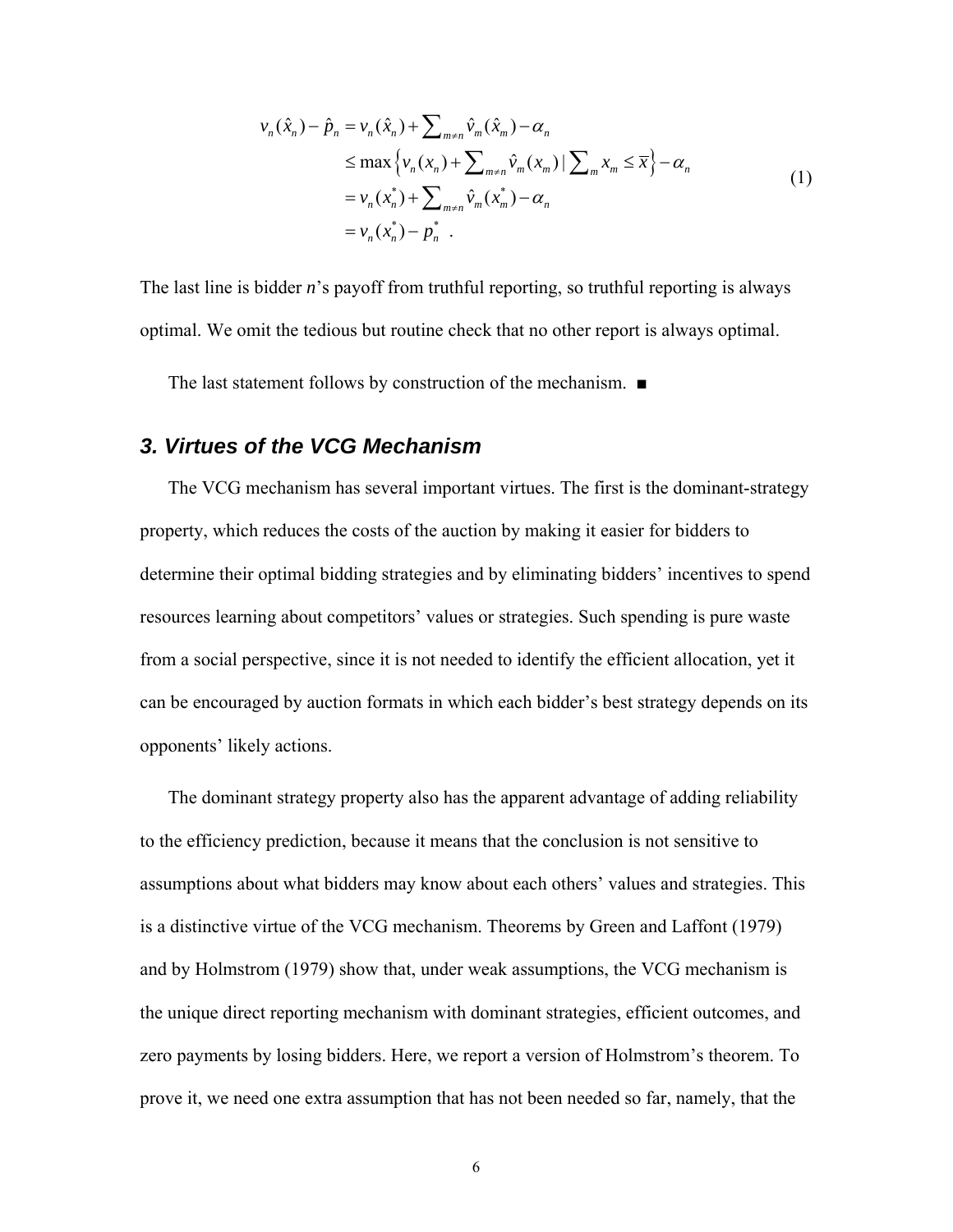set *V* of possible value functions is *smoothly path connected*. This means that given any two functions in  $\mathcal{V}$ , there is a smoothly parameterized family of functions { $v(x,t)$  } that lies wholly in  $\mathcal{V}$ , and connects the two functions. More precisely, for any two elements *v*(•,0) and *v*(•,1) in *V*, there exists a path  $\{v(\textbf{•},t) | t \in [0,1]\}$  such that *v* is differentiable in its second argument and such that the derivative satisfies  $\int_1^1$  $\int_0^1 \sup_x |v_2(x,t)| dt < \infty$ , where  $v_2 \equiv \partial v / \partial t$  here denotes the partial derivative of *v* with respect to the second argument.

Theorem 2. If the set of possible value functions  $\nu$  is smoothly path connected and contains the zero function, then the unique direct revelation mechanism for which truthful reporting is a dominant strategy, the outcomes are always efficient, and there are no payments by or to losing bidders is the VCG mechanism.

Proof. Fix any values for the bidders besides bidder *n* and consider any mechanism satisfying the assumptions of the theorem. If *n* reports the zero function, then his VCG allocation is zero and his payoff is also zero. Suppose that *n* reports some value function  $v(\cdot,1)$  and let  $v(\cdot,0)$  be the zero function. By construction, a bidder with values of zero for every package is a losing bidder at any efficient allocation. Let  $\{v(\bullet, t) | t \in [0,1]\}$  be a smooth path of value functions, as defined above.

Denote the total-value-maximizing allocation when *n* reports  $v(\cdot, t)$  by  $x^*(t)$  and let  $V(t)$  denote *n*'s corresponding payoff in the VCG mechanism:

 $V(t) = \max_{s} v(x_n^{*}(s), t) - p_n(s)$ . By the envelope theorem in integral form (Milgrom and Segal (2002)),  $V(1) - V(0) = \int_{0}^{1} v_2(x^*)$  $V(1) - V(0) = \int_0^1 v_2(x^*(t), t) dt$ .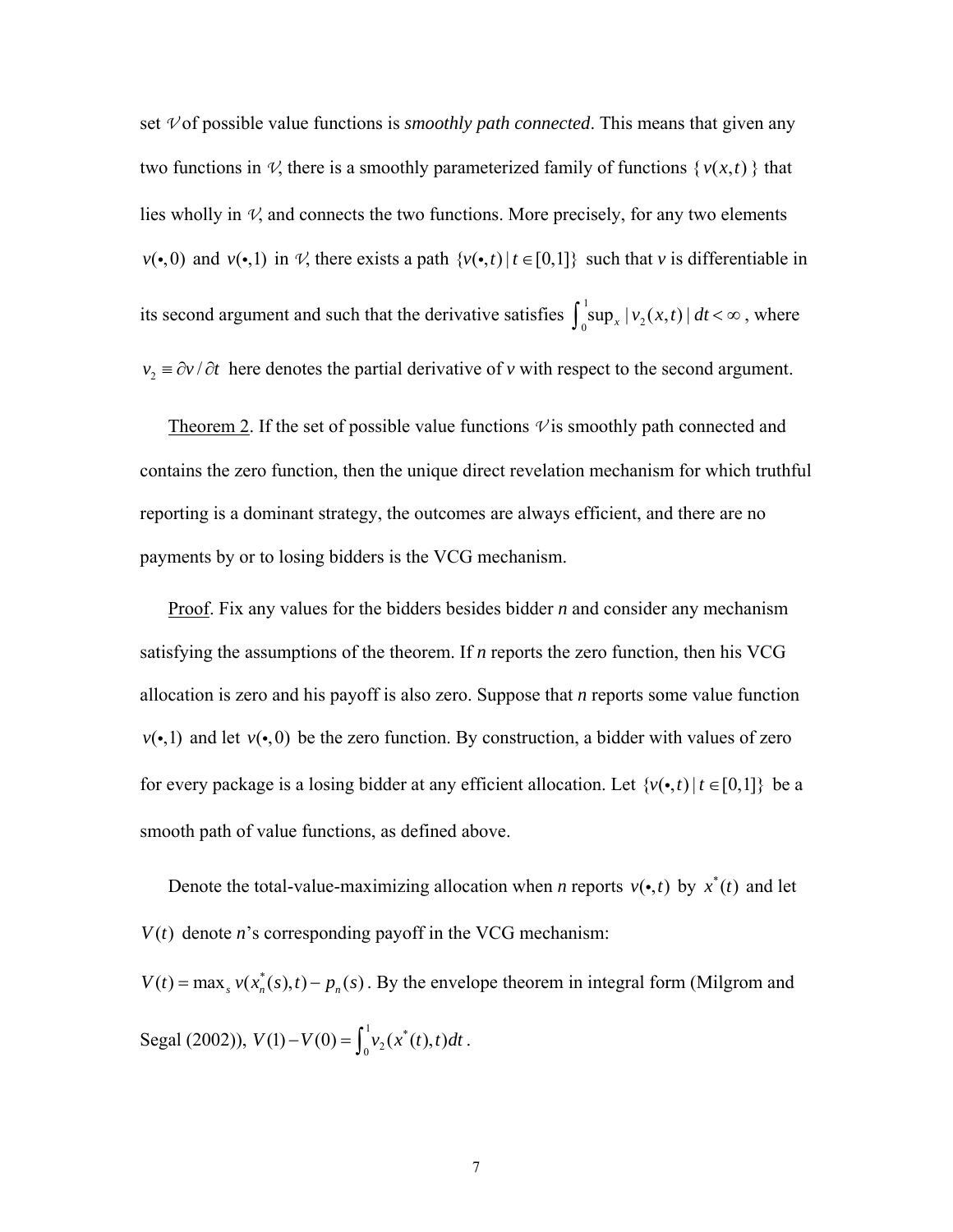Let  $\hat{p}(t)$  be the payments made under any other direct revelation mechanism for which truthful reporting is a dominant strategy, the outcomes are always efficient, and there are no payments by or to losing bidders. Let  $\pi(t)$  denote *n*'s payoff in the alternate mechanism when his value function is  $v(\cdot, t)$ :  $\pi(t) = \max_{s} v(x_n^*(s), t) - \hat{p}_n(s)$ . By the envelope theorem in integral form,  $\pi(1) - \pi(0) = \int_{0}^{1} v_2(x^*)^2 dx$  $\pi(1) - \pi(0) = \int_0^1 v_2(x^*(t), t) dt = V(1) - V(0)$ .

Since there are no payments by or to losing bidders,  $\pi(0) = V(0) = 0$ , so  $v(x^*(1),1) - \hat{p}_n(1) = \pi(1) = V(1) = v(x^*(1),1) - p_n(1)$ . Hence,  $p_n(1) = \hat{p}_n(1)$ ; the payment rule must be the same as for the VCG mechanism. ■

Another virtue of the VCG mechanism is its scope of application. Theorems 1 and 2 above do not impose any restrictions on the bidders' possible rankings of different outcomes. The basic rules of the Vickrey auction can be further adapted if the auctioneer wishes to impose some extra constraints. For example, the government seller in a spectrum auction may wish to limit the concentration of spectrum ownership according to some measure. Or, the buyer in a procurement auction might want to limit its total purchases from first-time bidders or might want to ensure security by requiring that the total relevant capacity of its suppliers is at least 200% of the amount ordered. One can replace the constraint that  $\sum_{m} x_m \leq \overline{x}$  by any constraint of the form  $x \in X$  without affecting the preceding theory or arguments in any essential way.

A final virtue of the Vickrey auction is that its average revenues are not less than that from any other efficient mechanism, even when the notion of implementation is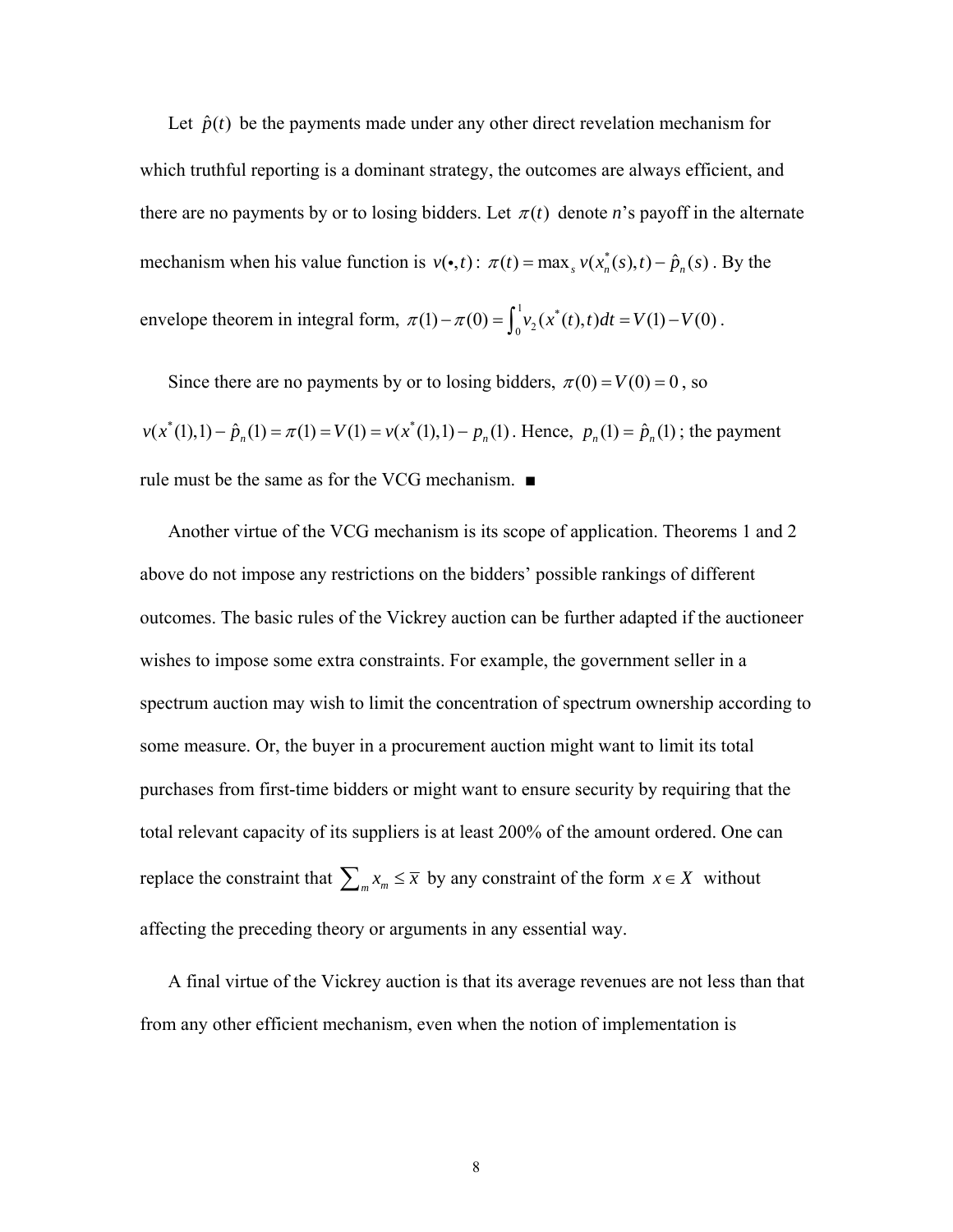expanded to include Bayesian equilibrium. A formal statement of this famous revenue equivalence theorem is given below.

Theorem 3. Consider a Bayesian model in which the support of the set of possible value functions,  $\mathcal{V}$ , is smoothly path connected and contains the zero function. Suppose the bidder value functions are independently drawn from  $\mathcal V$ . If, for some mechanism, the Bayesian-Nash equilibrium outcomes are always efficient and there are no payments by or to losing bidders, then the expected payment of each bidder *n*, conditional on his value function  $v_n \in V$ , is the same as for the VCG mechanism. In particular, the seller's revenue is the same as for the VCG mechanism. $<sup>2</sup>$ </sup>

## *4. Weaknesses of the VCG Mechanism*

Despite the attractiveness of the dominant-strategy property, the VCG mechanism also has several possible weaknesses:

• low (or zero) seller revenues;

<u>.</u>

- non-monotonicity of the seller's revenues in the set of bidders and the amounts bid;
- vulnerability to collusion by a coalition of losing bidders; and
- vulnerability to the use of multiple bidding identities by a single bidder.

 $2^2$  The proof of Theorem 3 is similar to that for Theorem 2, relying on the envelope theorem to determine the expected payoff of each type of each bidder. Williams (1999) proves more generally that optimization over the class of dominant-strategy mechanisms yields the same objective as optimization over the (larger) class of Bayesian mechanisms. Krishna and Perry (1997) show that the VCG mechanism maximizes the seller's revenues over the class of efficient mechanisms satisfying incentive compatibility and individual rationality.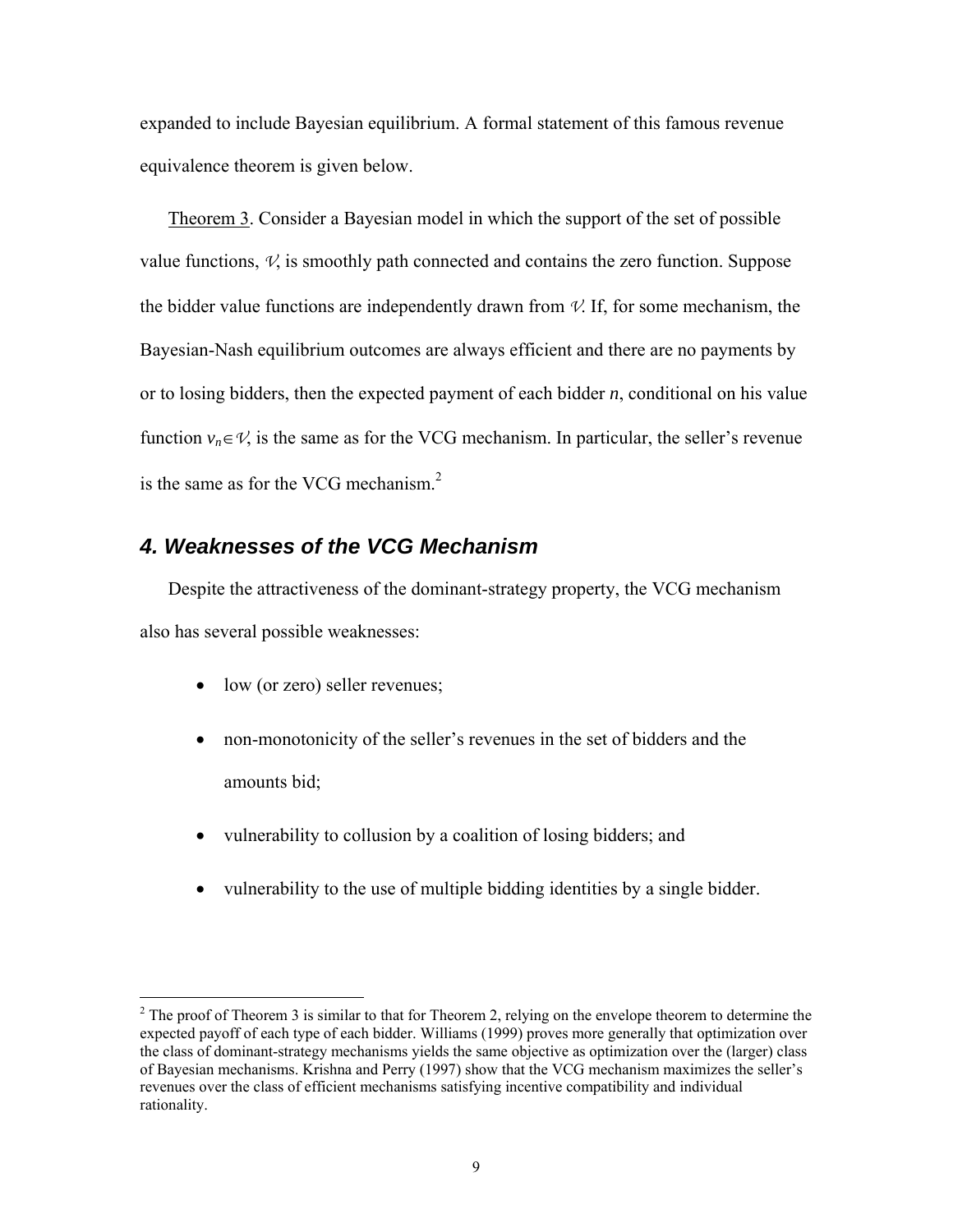It will be seen later in this chapter that a simple and intuitive condition on individual bidders characterizes whether these deficiencies are present. In economic environments where every bidder has *substitutes preferences*, the above-listed weaknesses will never occur. However, if there is but a single bidder whose preferences violate the substitutes condition, then with an appropriate choice of values for the remaining bidders (even if the latter values are restricted to be additive), all of the above-listed weaknesses will be present.

In what follows, we will limit attention to auctions of multiple items, in which different bidders may want different numbers or different packages of items. One obvious reason for the disuse of the VCG mechanism for large-scale applications with diverse items is the same as for other "combinatorial" or "package" auctions: complexity in all aspects of its implementation. The chapters of this book on the winner determination problem give some insights into the problem facing the auctioneer. There are also important difficulties facing the bidder in such auctions.

Complexity, however, cannot be the whole explanation of the rarity of the VCG mechanism. Combinatorial auctions of other kinds have been adopted for a variety of procurement applications, from school milk programs in Chile to bus route services in London, England. Small-scale combinatorial auctions are technically feasible, so we are forced to conclude that VCG rules have not been employed even when they are feasible.

Analyses of the VCG mechanism often exclude any discussion of the auction revenues. This is an important omission. For private sellers, revenues are the primary concern. Even in the government-run spectrum auctions, in which priorities like allocational efficiency, promoting ownership by small businesses or women- or minority-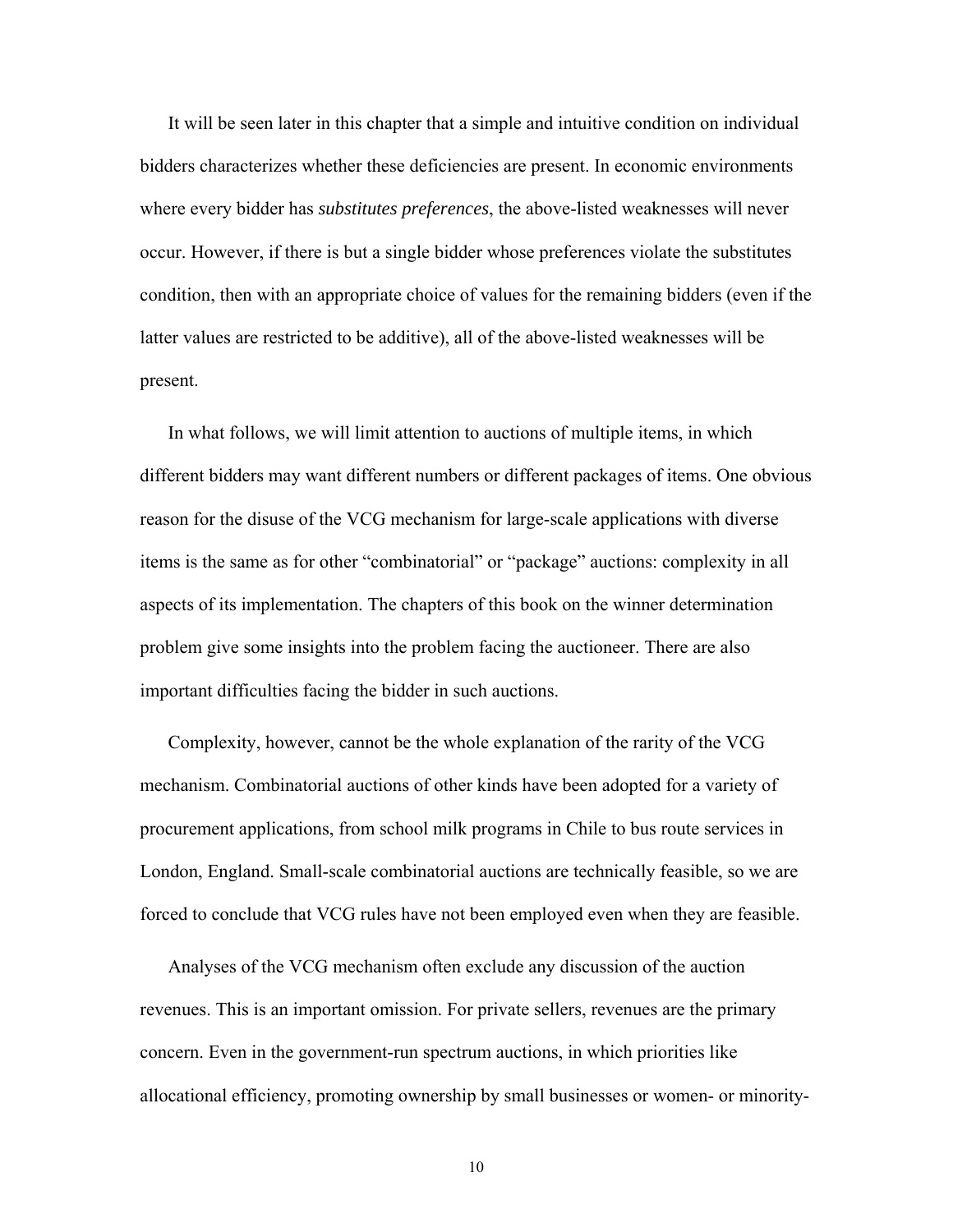owned businesses, rewarding innovation, and avoiding concentration of ownership are weighty considerations, one of the performance measures most emphasized by the public and politicians alike is the final auction revenue.<sup>3</sup>

Against this background, it is particularly troubling that the Vickrey auction revenues can be very low or zero, even when the items being sold are quite valuable and competition is ample. For example, $4$  consider a hypothetical auction of two spectrum licenses to three bidders. Suppose that bidder 1 wants only the package of two licenses and is willing to pay \$2 billion, while bidders 2 and 3 are both willing to pay \$2 billion for a single license. The VCG mechanism assigns the licenses efficiently to bidders 2 and 3. The price paid by bidder 2 is the difference in the value of one license or two licenses to the remaining bidders. Since that difference is zero, the price is zero! The same conclusion applies symmetrically to bidder 3, so the total auction revenues are zero.

Notice that, in this example, if the government had sold the two licenses as an indivisible whole, then it would have had three bidders each willing to pay \$2 billion for the combined license. That is ample competition: an ascending auction would have been expected to lead to a price of \$2 billion. This revenue deficiency of the VCG mechanism is decisive to reject it for most practical applications.

Closely related to the revenue deficiency of the Vickrey auction is the nonmonotonicity of seller revenues both in the set of bidders and in the amounts bid. In the preceding example, if the third bidder were absent or if its value for a license were reduced from \$2 billion to zero, then the seller's revenues in the VCG auction would

 $3$  However, Ausubel and Cramton (1999) argue that in the extreme case of an auction followed by a resale market in which all available gains from trade are realized, a focus solely on efficiency is appropriate.

<sup>&</sup>lt;sup>4</sup> This and all subsequent examples are drawn from Ausubel and Milgrom (2002).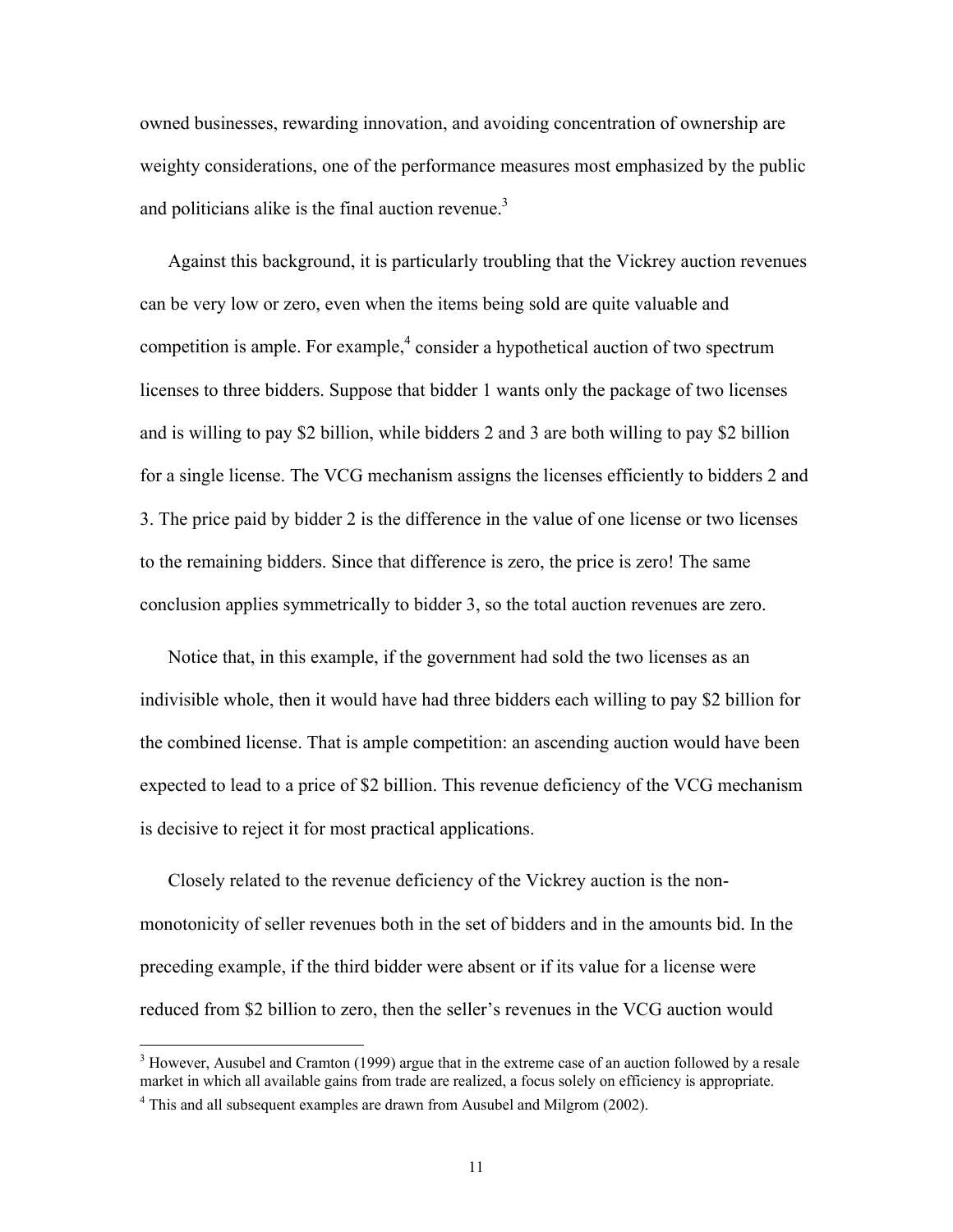increase from \$0 to \$2 billion. This non-monotonicity is not only a potential public relations problem but also creates loopholes and vulnerabilities that bidders can sometimes exploit.

One is the Vickrey design's vulnerability to collusion, even by losing bidders. This can be illustrated by a variant of the preceding example, in which bidder 1's values are unchanged but bidders 2 and 3 have their values reduced so that each is willing to pay only \$0.5 billion to acquire a single license. The change in values alters the efficient allocation, making bidders 2 and 3 losers in the auction. However, notice that if the bidders each bid \$2 billion for their individual licenses, then the outcome will be the same as above: each will win one license at a price of zero! This shows that the VCG mechanism has the unusual vulnerability that even losing bidders may possess profitable joint deviations, facilitating collusion in the auction.

A closely related stratagem is a version of shill bidding—a bidder's use of multiple identities in the auction—as discussed in chapter  $7$  of this book.<sup>5</sup> To construct this example, let us replace bidders 2 and 3 of the preceding example by a single combined bidder whose values are \$0.5 billion for a single license and \$1.0 billion for the pair of licenses. Again, the efficient allocation assigns the licenses to bidder 1, so the combined bidder is destined to lose. However, if the auctioneer cannot keep track of the bidders' real identities, then the combined bidder could participate in the auction under two names—"bidder 2" and "bidder 3"— each of whom bids \$2 billion for a single license. As we have already seen, the result is that bidders 2 and 3 win at a price of zero, so the combined bidder wins both licenses at a total price of zero.

<sup>&</sup>lt;sup>5</sup> See Sakurai, Yokoo and Matsubara (1999) and Yokoo, Sakurai and Matsubara (2000, 2004) for the original treatments of what they have called "false name bidding".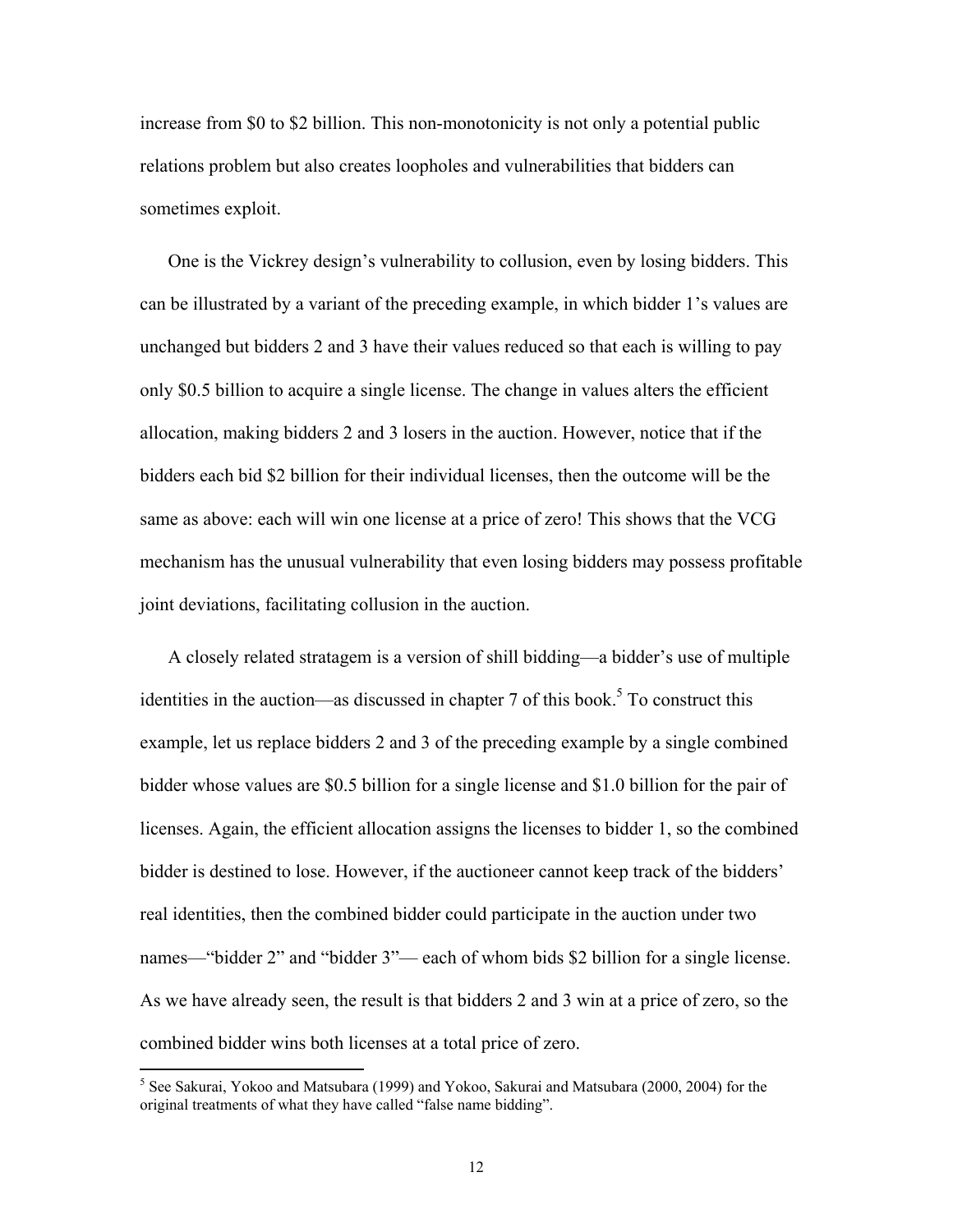A related difficulty with the VCG mechanism arises even if all the bidders play their dominant strategies, with no collusion or multiple identities. Suppose again that bidders 2 and 3 each value a single license at \$2 billion, but that by combining operations they could increase the value of the package from \$4 billion to \$4+X billion. If all bidders bid their values as in the original Vickrey analysis, then the unmerged bidders 2 and 3 would pay zero and earn a total profit of \$4 billion. A merger by bidders 2 and 3 before the auction would raise the price from zero to \$2 billion, so the firms would find it profitable to merge only if X>\$2 billion. Thus, while the dominant strategy solution of the VCG mechanism provides the proper incentives for bidding with a fixed set of bidders, it distorts pre-auction decisions related to merging bidders.

Notice that, in each of these examples, bidder 1 has value only for the entire package. If we modified the examples to make the licenses *substitutes* for bidder 1, for example, by specifying that bidder 1 was willing to pay \$1 billion for each license rather than just \$2 billion for the pair, then all of our conclusions would change. The seller's total revenue in the first example would be \$2 billion, which is a *competitive* payment in the sense that the payoff outcome lies in the core.<sup>6</sup> This modification reverses all of the related examples, eliminating non-monotonicities in seller revenues, profitable joint deviations by losing bidders, the profitable use of multiple identities in bidding, and the bias against value-creating mergers.

The substitutes condition turns out to play a decisive role in characterizing the performance of the Vickrey auction. The formal analysis below develops that conclusion.

<u>.</u>

<sup>&</sup>lt;sup>6</sup> In the unmodified example, the Vickrey outcome was not in the core. The coalition consisting of the seller and bidder 1 could "block" the Vickrey outcome since, by themselves, they earn a coalition payoff of \$2 billion, but the Vickrey outcome gave them only a payoff of zero.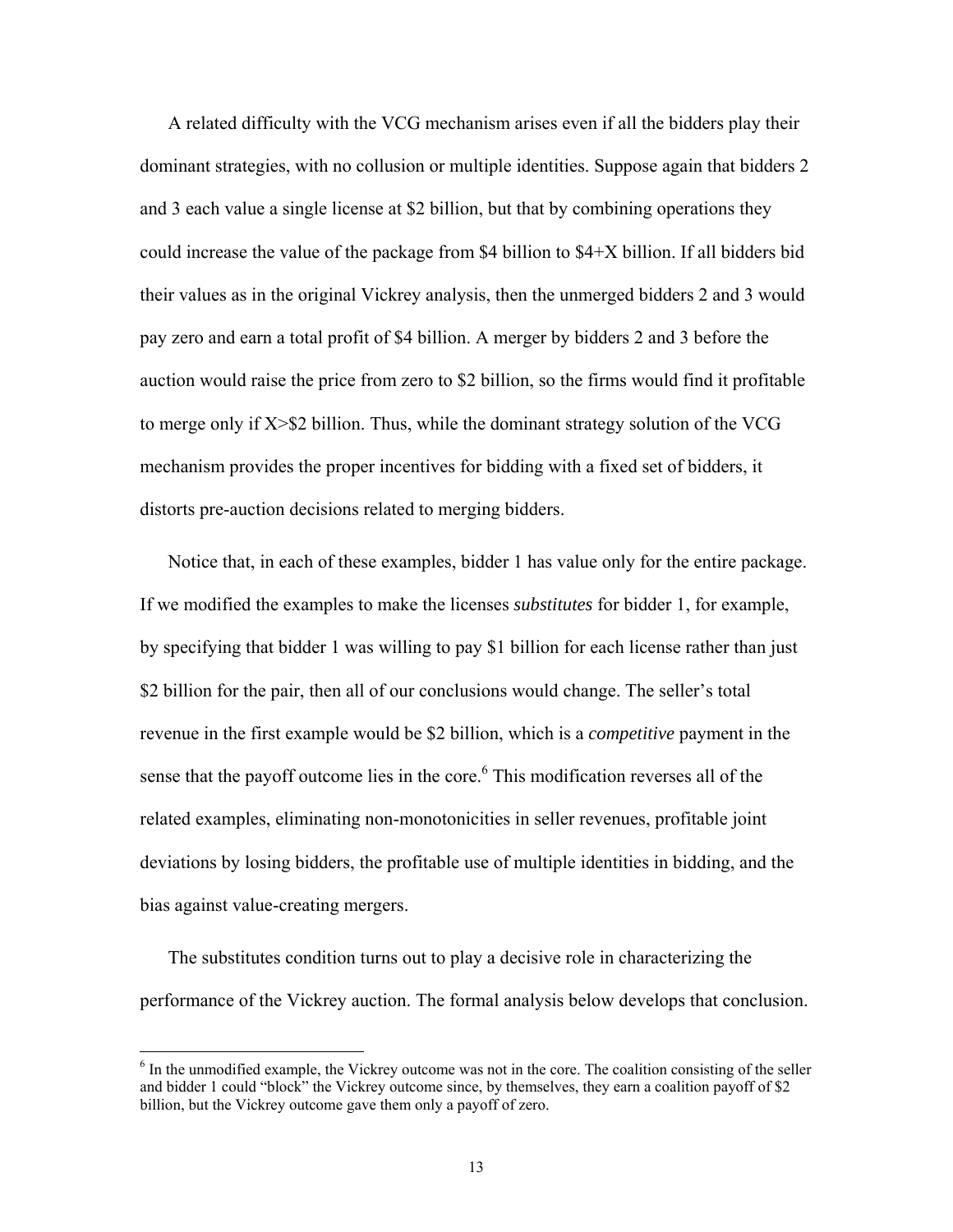We show that the kinds of problems described above cannot arise if all bidders are limited to having substitutes preferences. Moreover, if the possible bidder values include the additive values and if they are not restricted only to substitutes preferences, then there exist values profiles that exhibit all of the kinds of problems described above.

Before turning to that formal analysis, we illustrate some other, simpler drawbacks of the VCG auction design.

The Vickrey theory incorporates the very restrictive assumption that bidders' payoffs are quasi-linear. This requires that payoffs can be expressed as the value of the items received minus the payment made. In particular, it requires that there is no effective budget limit to constrain the bidders and that the buyer, in a procurement auction, does not have any overall limit on its cost of procurement. Although we have no data on how frequently these assumptions are satisfied, it appears that failures may be common in practice.

It is easy to see that the dominant strategy property breaks down when bidders have limited budgets.<sup>7</sup> For example, consider an auction in which each bidder has a budget of \$1.2 billion to spend. Values are determined separately from budgets: they reflect the increment to the net present value of the bidder's profits if it acquires the specified spectrum licenses. Bidder A has values of \$1 billion for a single license or \$2 billion for the pair. Bidders B and C each want only one license. For bidder B, the value of a license is \$800 million. Bidder C's value is unknown to the other bidders, because it depends on whether C is able to acquire a particular substitute outside of the auction. Depending on

 $<sup>7</sup>$  Che and Gale (1998) analyze revenue differences among first-price and second-price auctions in the</sup> presence of budget constraints.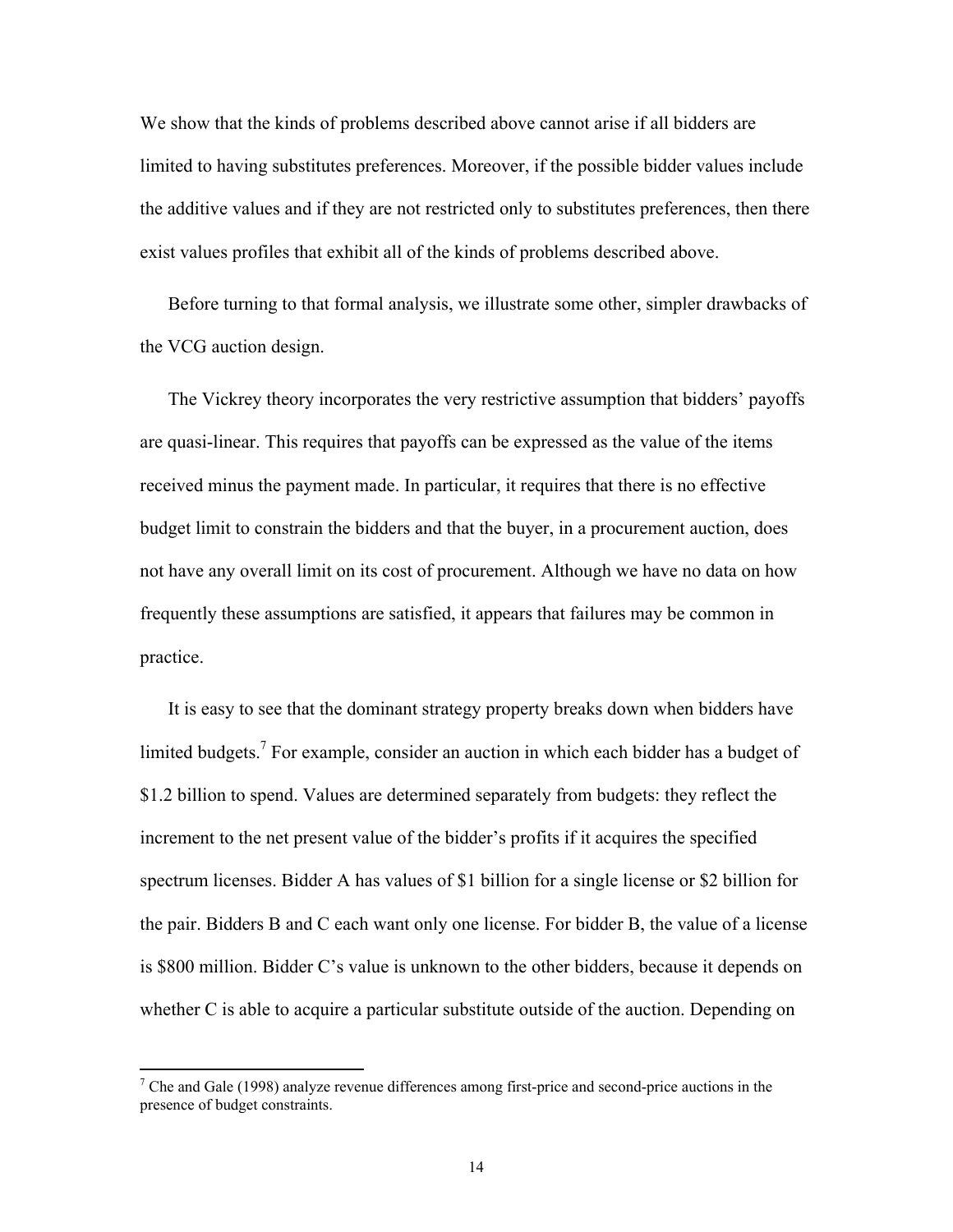the circumstances, bidder C may be willing to pay either \$1.1 billion or zero for a license. In a Vickrey auction, bidder A should win either two licenses or one, depending on the last bidder's decision. In either case, its total payment will be \$800 million, so its budget is always adequate to make its Vickrey payment. Yet, if A's budget limit constrains it to bid no more than \$1.2 billion for any package, then it has no dominant strategy. For suppose that bidders B and C adopt their dominant strategies, submitting bids equal to their values. Then, if bidder C bids zero, then A must bid less than \$400 million for a single license (and, say, \$1.2 billion for the package) to win both licenses and maximize its payoff. If instead bidder C bids \$1.1 billion, then A must bid more than \$800 million for a single license to win a single license and maximize its payoff. Since A's best bid depends on C's bid, A has no dominant strategy.

Vickrey auctions are sometimes viewed as unfair because two bidders may pay different prices for identical allocations. To illustrate, suppose there are two bidders and two identical items. Bidder 1 bids 12 for a single item and 13 for the package, while bidder 2 bids 12 for a single item and 20 for the package. The result is that each bidder wins one item, but the prices they pay are 8 and 1, respectively, even though the items are identical and each has made the same bid for the item it wins.

Rothkopf, Teisberg and Kahn (1990) have argued that the VCG auction design presents a privacy preservation problem. Bidders may rationally be reluctant to report their true values, fearing that the information they reveal will later be used against them. For example, the public has sometimes been outraged when bidders for government assets are permitted to pay significantly less than their announced maximum prices in a Vickrey auction (McMillan (1994)), and such reactions can lead to cancellations,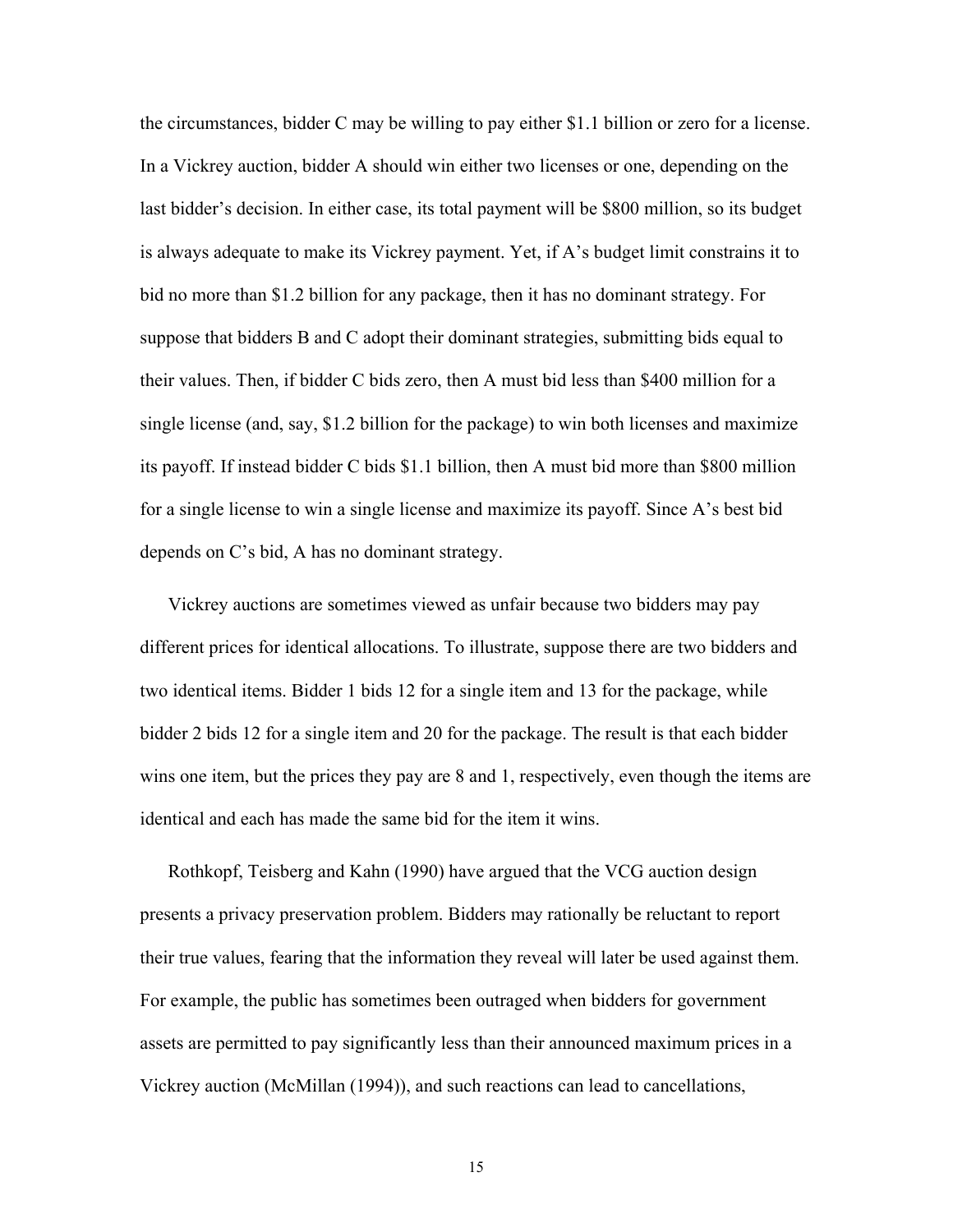renegotiations, or at least negative publicity. Modern systems of encryption make it technically feasible to verify the auction outcome without revealing the actual bids, so the privacy concern may seem less fundamental than the others weaknesses reported above. Moreover, the widespread use of proxy bidders, in which bidders are asked to report their values or maximum bids, in electronic auctions conducted by Google (for ad placements), eBay, Amazon and others, establish that privacy concerns are not always decisive.

Our entire discussion above has assumed the so-called "private values" model, in which each bidder's payoff depends solely on its own estimate of value and *not* on its opponents' estimates of value. This is appropriate, inasmuch as the classic theory of the Vickrey auction and the VCG mechanism is developed for a private values model. Without private values, they immediately lose their dominant-strategy property.<sup>8</sup> Moreover, serious problems may arise when Vickrey auctions are applied in other frequently studied models. In the common value model of Milgrom (1981) and the "almost common value" model of Klemperer (1998), revenues can be nearly zero for a different reason than above, related to the extreme sensitivity of equilibria in the secondprice auction to the winner's curse. In the model of Bulow, Huang and Klemperer (1999), the allocational efficiency of the second price auction design discourages entry by bidders who are unlikely to be part of the efficient allocation. The paucity of entry can be another reason for very low prices.

 $\overline{a}$ 

 $8$  A generalization of the multi-unit Vickrey auction to environments where bidders receive onedimensional signals, and each bidder's values may depend on its opponents' signals, is described in Ausubel (1999). With bidders' values depending on opponents' signals, the efficient mechanism cannot possess the dominant-strategy property, but it retains the somewhat weaker property that truthful reporting is an *ex post* Nash equilibrium.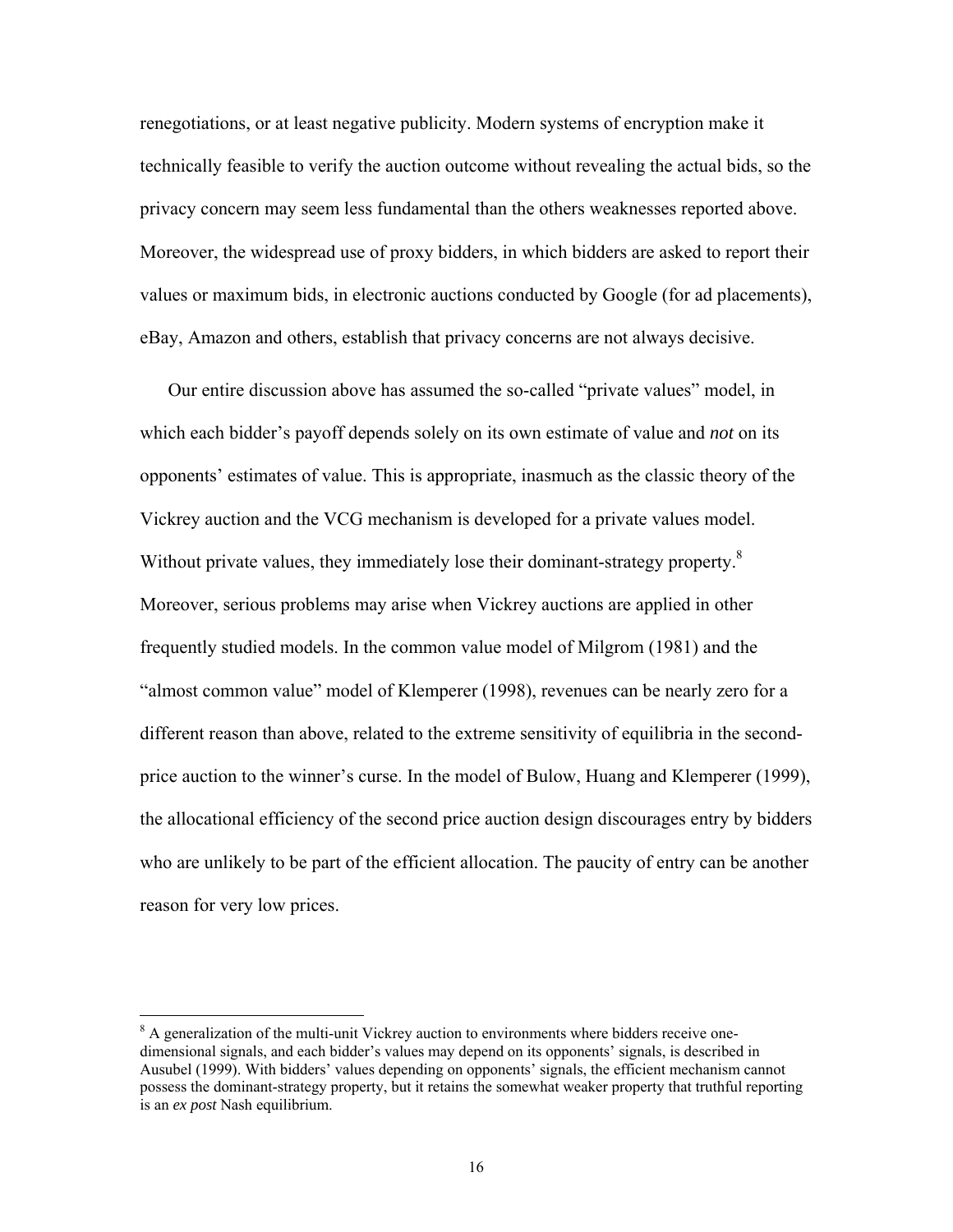### *5. VCG Outcomes and the Core*

Our discussion of the weaknesses of the VCG mechanism began with a three-bidder example in which the auction revenues were zero. Several of the subsequent weaknesses were built by varying this basic example. Since the zero revenues example was very special, a basic question will be: how low must revenue be before it is unacceptably low? We will adopt a competitive standard: the payoff outcome must lie in the core.

To justify the core as a competitive standard, suppose that two or more risk-neutral brokers compete to purchase the services of the auction participants. The broker's profits are defined to be the value of the hired coalition minus the wages paid to those hired. It then follows that the competitive equilibrium price vectors of such an economy are the same as the payoff vectors in the core of the game. The reason is simple. First, the requirement of equilibrium that the brokers do not lose money is identical with the core requirement that the payoff allocation (or "imputation") is feasible. Second, the requirement of equilibrium that no broker can earn positive profits by any feasible strategy coincides exactly with the core requirement that no coalition can block the payoff allocation. The conditions imposed by equilibrium on the price vector are thus the same as those imposed by the core on payoff profiles.

To investigate the relationship between VCG outcomes and the core, we introduce some notation. We first define the coalitional game (*L*,*w*) that is associated with the trading model. The set of players is  $L = \{0, ..., |L| - 1\}$ , with player 0 being the seller. The set of feasible allocations is *X*, for example,  $X = \{(x_i)_{i \in L} \neq 0 \text{ and } \sum_{i \in I} x_i \leq \overline{x}\}.$ The coalitional value function is defined for coalitions  $S \subset L$  as follows: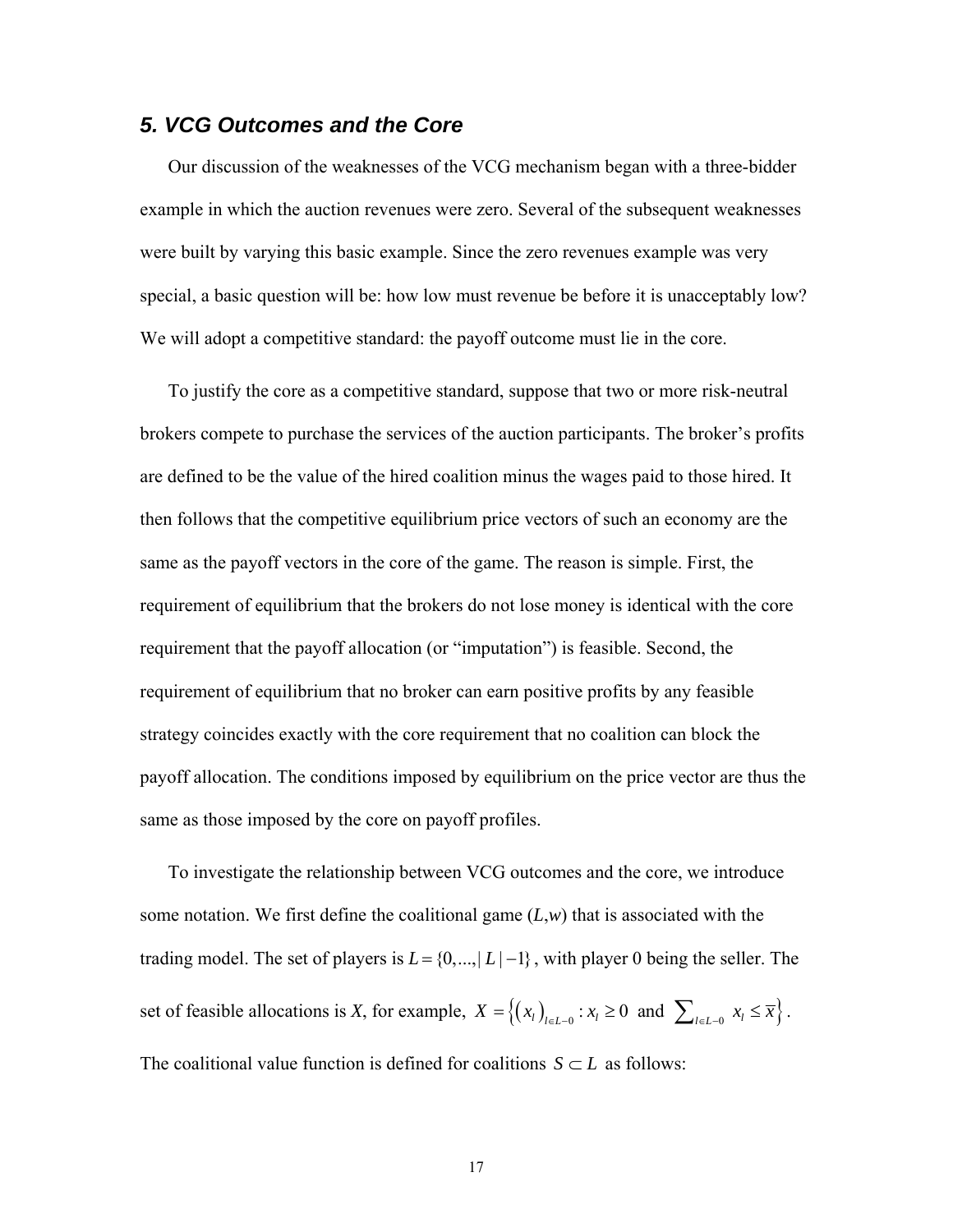$$
w(S) = \begin{cases} \max_{x \in X} \sum_{l \in S} v_l(x_l), \text{ if } 0 \in S, \\ 0, \text{ if } 0 \notin S. \end{cases}
$$
 (2)

The value of a coalition is the maximum total value the players can create by trading among themselves. If the seller is not included in the coalition, that value is zero.

The core of a game with player set *L* and coalitional value function  $w(\cdot)$  is defined as follows:

$$
Core(L,w) = \left\{ \pi : w(L) = \sum_{l \in L} \pi_l, \ w(S) \le \sum_{l \in S} \pi_l \text{ for all } S \subset L \right\}.
$$

Thus, the core is the set of profit allocations that are feasible for the coalition of the whole and unblocked by any coalition.

Let  $\bar{\pi}$  denote the *Vickrey payoff vector*:  $\bar{\pi}_l = w(L) - w(L - l)$  for bidders  $l \in L - 0$  and  $\overline{\pi}_0 = w(L) - \sum_{l \in L} \overline{\pi}_l$  for the seller. The next several theorems and their proofs are taken from Ausubel and Milgrom (2002).

Theorem 4. A bidder's Vickrey payoff  $\bar{\pi}_l$  is *l*'s highest payoff over all points in the core. That is, for all  $l \in L-0$ :  $\overline{\pi}_l = \max \{ \pi_l | \pi \in Core(L, w) \}$ .

<u>Proof</u>. The payoff vector defined by  $\pi_0 = w(L - l)$ ,  $\pi_l = w(L) - w(L - l)$ , and  $\pi_j = 0$ , for  $j \neq 0, l$ , satisfies  $\pi \in Core(L, w)$ . Hence,  $\overline{\pi}_{l} \leq \max \{ \pi_{l} | \pi \in Core(L, w) \}.$ 

Now suppose that  $\pi$  is a feasible payoff allocation with  $\pi_l > \overline{\pi}_l$  for some  $l \neq 0$ . Then  $\sum_{k \neq l} \pi_k = w(L) - \pi_l < w(L-l)$ , so coalition  $L-l$  blocks the allocation. Hence,  $\pi \notin Core(L, w)$ .  $\blacksquare$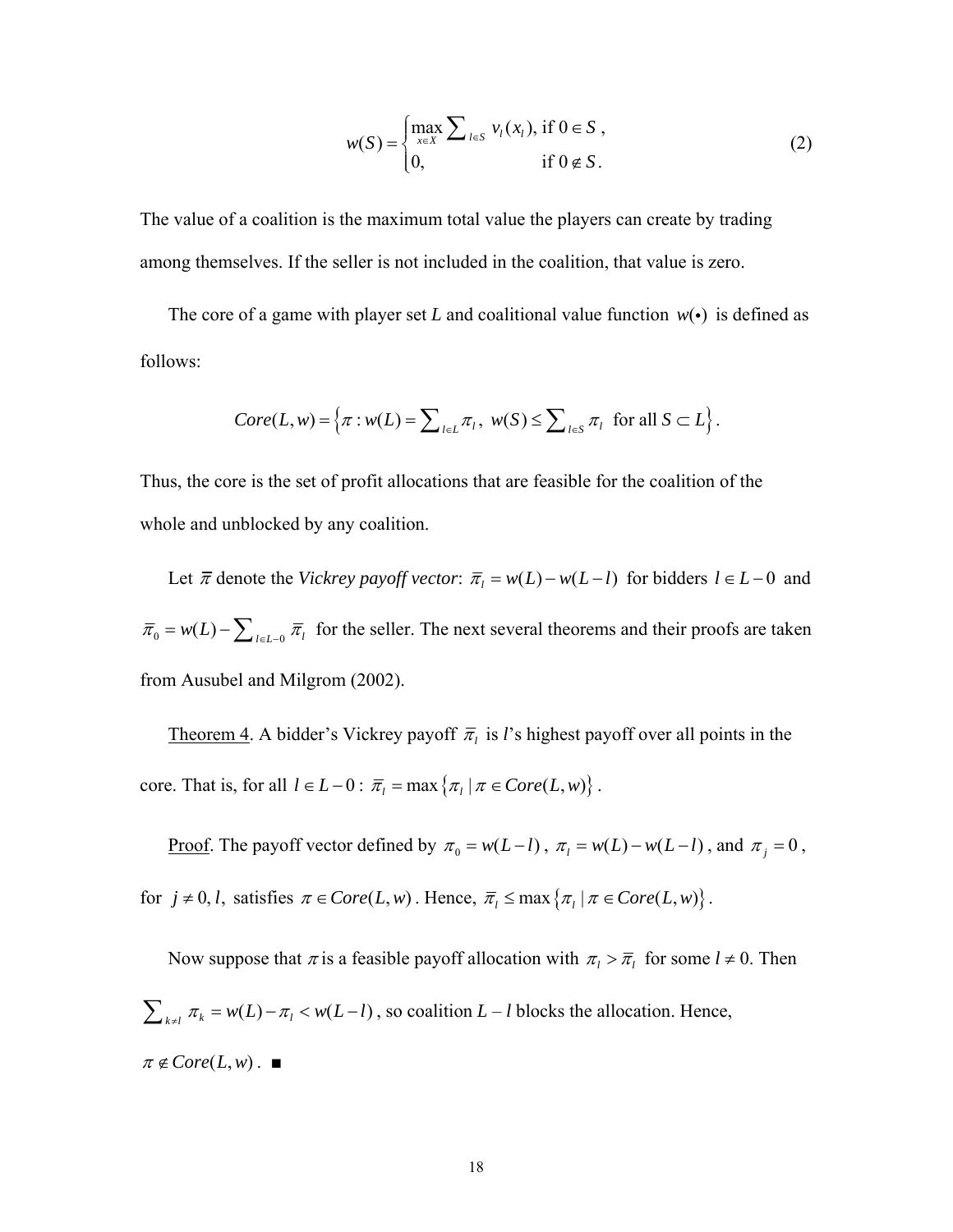A payoff vector in the core is *bidder optimal* if there is no other core allocation that all bidders prefer. It is *bidder dominant* if it is the bidders' unanimously most preferred point in the core. More precisely, let  $\pi \in Core(L, w)$ . We say that  $\pi$  is bidder optimal if there is no  $\pi' \in Core(L, w)$  with  $\pi' \neq \pi$  and  $\pi' \geq \pi$  for every bidder *l*. We say that  $\pi$  is bidder dominant if every  $\pi' \in Core(L, w)$  satisfies  $\pi_l \geq \pi'_l$  for every bidder *l*.

Theorem 5. If the Vickrey payoff vector  $\bar{\pi}$  is in the core, then it is the bidderdominant point in the core. If the Vickrey payoff vector  $\bar{\pi}$  is not in the core, then there is no bidder-dominant point in the core and the seller's Vickrey payoff is strictly less than the smallest of the seller's core payoffs.

<u>Proof</u>. By Theorem 4,  $\overline{\pi}_l \geq \pi_l$  for all  $\pi \in Core(L, w)$  and  $l \in L-0$ . Hence, if the Vickrey payoff  $\bar{\pi}$  is in the core, then it is bidder dominant.

Conversely, suppose that  $\overline{\pi} \notin Core(L, w)$  and consider any  $\hat{\pi} \in Core(L, w)$  and any *j* for whom  $\hat{\pi}_i \neq \overline{\pi}_i$ . By Theorem 4,  $\hat{\pi}_i < \overline{\pi}_i$ , so  $\hat{\pi}$  is not bidder dominant, and  $\hat{\pi}_l$  ≤  $\overline{\pi}_l$  for all *l* ∈ *L* − 0. So,  $\overline{\pi}_0 = w(L) - \sum_{l \in L-0} \overline{\pi}_l$  <  $w(L) - \sum_{l \in L-0} \hat{\pi}_l = \hat{\pi}_0$ . ■

An equivalent way of expressing Theorem 5 is that, if the Vickrey payoff is in the core, then it is the unique bidder-optimal point in the core. Otherwise, there is a multiplicity of bidder-optimal points in the core—none of which is bidder dominant.

We thus find that the seller's revenues from the VCG mechanism are lower than the competitive benchmark unless the core contains a bidder-dominant point. Only then is the Vickrey payoff in the core, and only then does the seller get competitive payoff for its goods. The next tasks are to investigate when the Vickrey payoff is in the core and to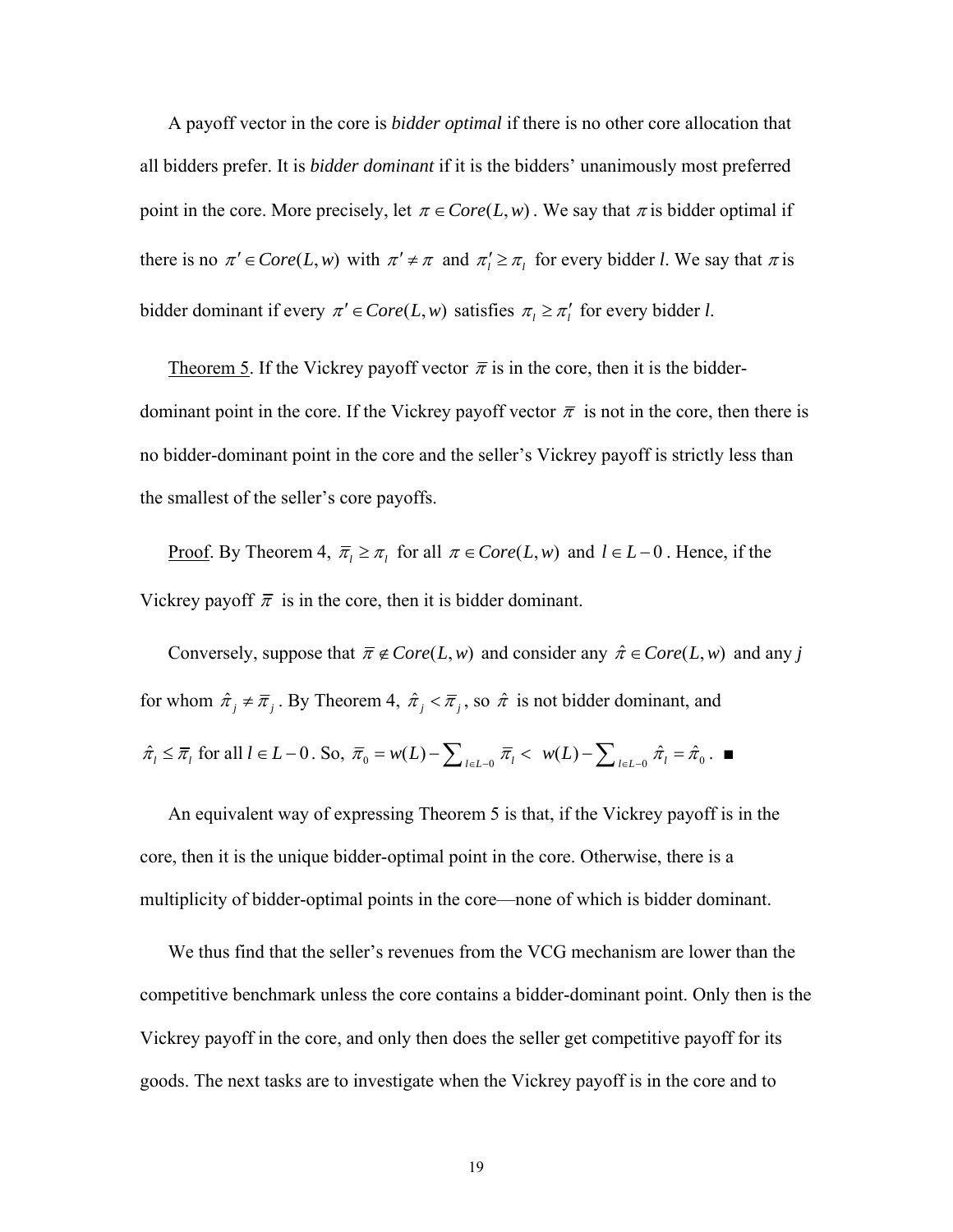show that, as in the examples, the VCG mechanism's other weaknesses hinge on these same conditions.

The style of our analysis is to treat conditions that are robust to certain variations in the underlying model. One might motivate this by imagining that the auction designer does not know who will bid in the auction or precisely what values the bidders will have. The next two subsections deal with the uncertainties in sequence.

#### *6. Conditions on the Coalitional Value Function*

For this section, it is helpful to imagine that the seller knows the set of potential bidders *L* but does not know which of them will actually participate in the auction. The question we ask concerns conditions on the coalitional value function sufficient to ensure that the Vickrey outcome meets the competitive benchmark, that is, lies in the core, regardless of which bidders decide to participate. This sort of robustness property is both practically valuable and analytically useful, as we will see below.

To explore the question described above, we introduce the concept of a "restricted Vickrey payoff vector<sup>"</sup>  $\overline{\pi}(S)$ , which applies to the cooperative game in which participation is restricted to the members of coalition *S*. Thus,  $\overline{\pi}_i(S) = w(S) - w(S - l)$  for *l* ∈ *S* − 0 and  $\overline{\pi}_0$  (*S*) =  $w(S) - \sum_{l \in S} \overline{\pi}_l$  (*S*). We also introduce our main condition for this section:

Definition. The coalitional value function *w* is *bidder-submodular* if for all  $l \in L - 0$ and all coalitions *S* and *S'* satisfying  $0 \in S \subset S'$ ,  $w(S \cup \{l\}) - w(S) \ge w(S' \cup \{l\}) - w(S')$ .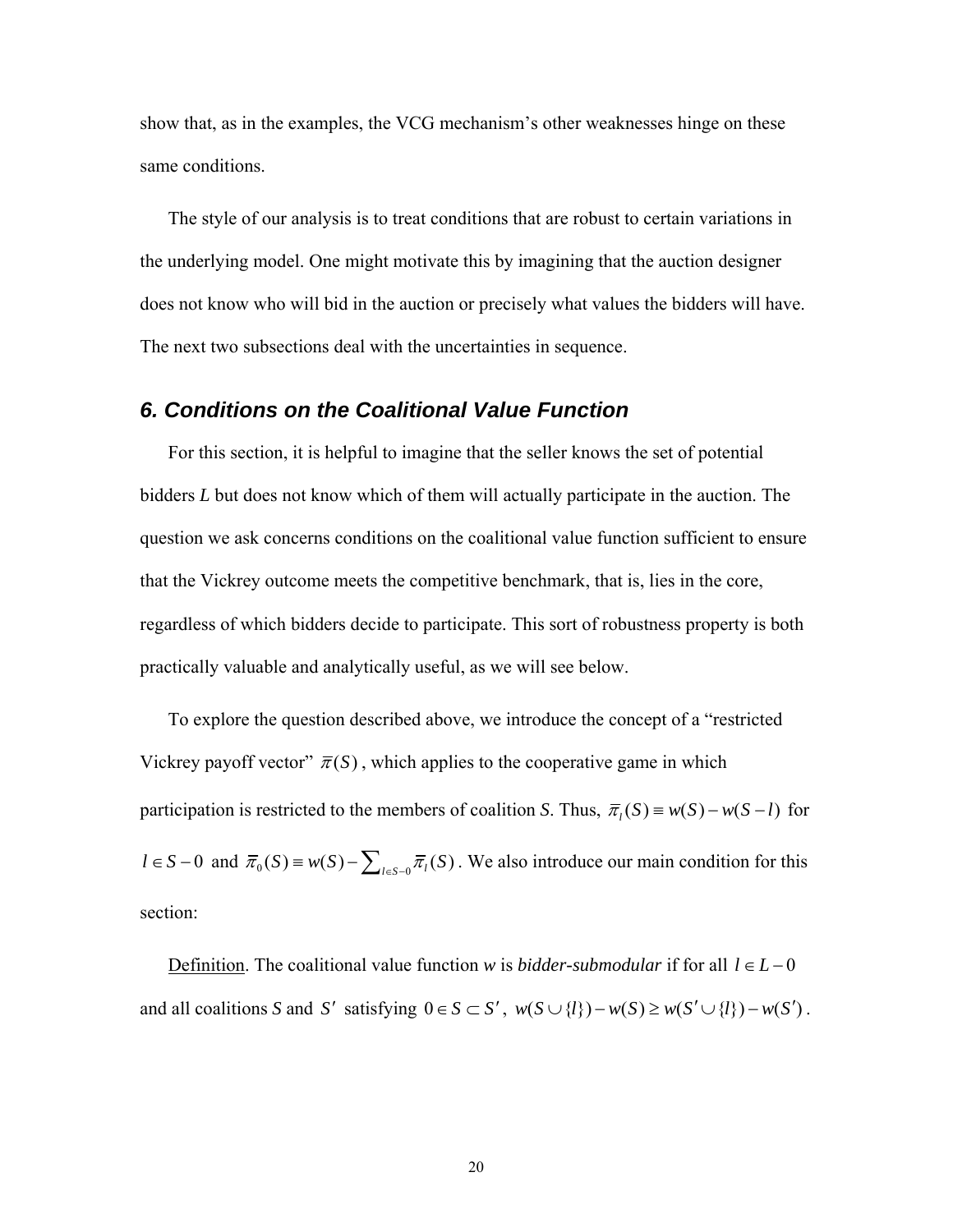Theorem 6. The following three statements are equivalent:

- (i) The coalitional value function *w* is bidder-submodular.
- (ii) For every coalition *S* that includes the seller, the (restricted) Vickrey payoff vector is in the core:  $\overline{\pi}(S) \in Core(S, w)$ .
- (iii) For every coalition *S* that includes the seller, there is a unique bidderoptimal core point in the restricted game and, moreover:

$$
Core(S,w) = \{\pi_S \mid \sum_{l \in S} \pi_l = w(S), 0 \le \pi_l \le \overline{\pi}_l(S) \text{ for all } l \in S - 0\}
$$
 (3)

<u>Proof</u>. Define  $\Pi_s = \{\pi_s \mid \sum_{l \in S} \pi_l = w(S), 0 \le \pi_l \le \overline{\pi}_l(S) \text{ for all } l \in S - 0\}$ . Suppose that

(i) holds. It follows from Theorem 4 that  $Core(S, w) \subset \Pi_S$ . For the reverse inclusion, suppose  $\pi_s \in \Pi_s$  and that  $S = \{0, ..., s\}$ , where  $s = |S| - 1$ . Let *S'* be a subcoalition of *S* including the seller, say,  $S' = \{0, ..., k\}$ . We show that the blocking inequality associated with coalition *S'* is satisfied. This follows because:

$$
\sum_{l \in S'} \pi_l = w(S) - \sum_{l=k+1}^{s} \pi_l
$$
\n
$$
\geq w(S) - \sum_{l=k+1}^{s} \overline{\pi}_l(S)
$$
\n
$$
= w(S) - \sum_{l=k+1}^{s} [w(S) - w(S - l)]
$$
\n
$$
\geq w(S) - \sum_{l=k+1}^{s} [w({0, \ldots, l}) - w({0, \ldots, l-1})]
$$
\n
$$
= w(S) - [w(S) - w(S')]
$$
\n
$$
= w(S')
$$
\n(4)

The first step in (4) follows from the feasibility of  $\pi$ , the second from  $\pi \in \Pi$ , the third from the definition of  $\bar{\pi}$ , and the fourth from bidder-submodularity. Hence, (i)⇒(iii).

It is immediate that (iii) $\Rightarrow$ (ii).

For (ii)⇒(i), we show the contrapositive. Suppose (i) fails, that is, *w* is not biddersubmodular. Then, there exists a player *i* such that  $w(S) - w(S - i)$  is not weakly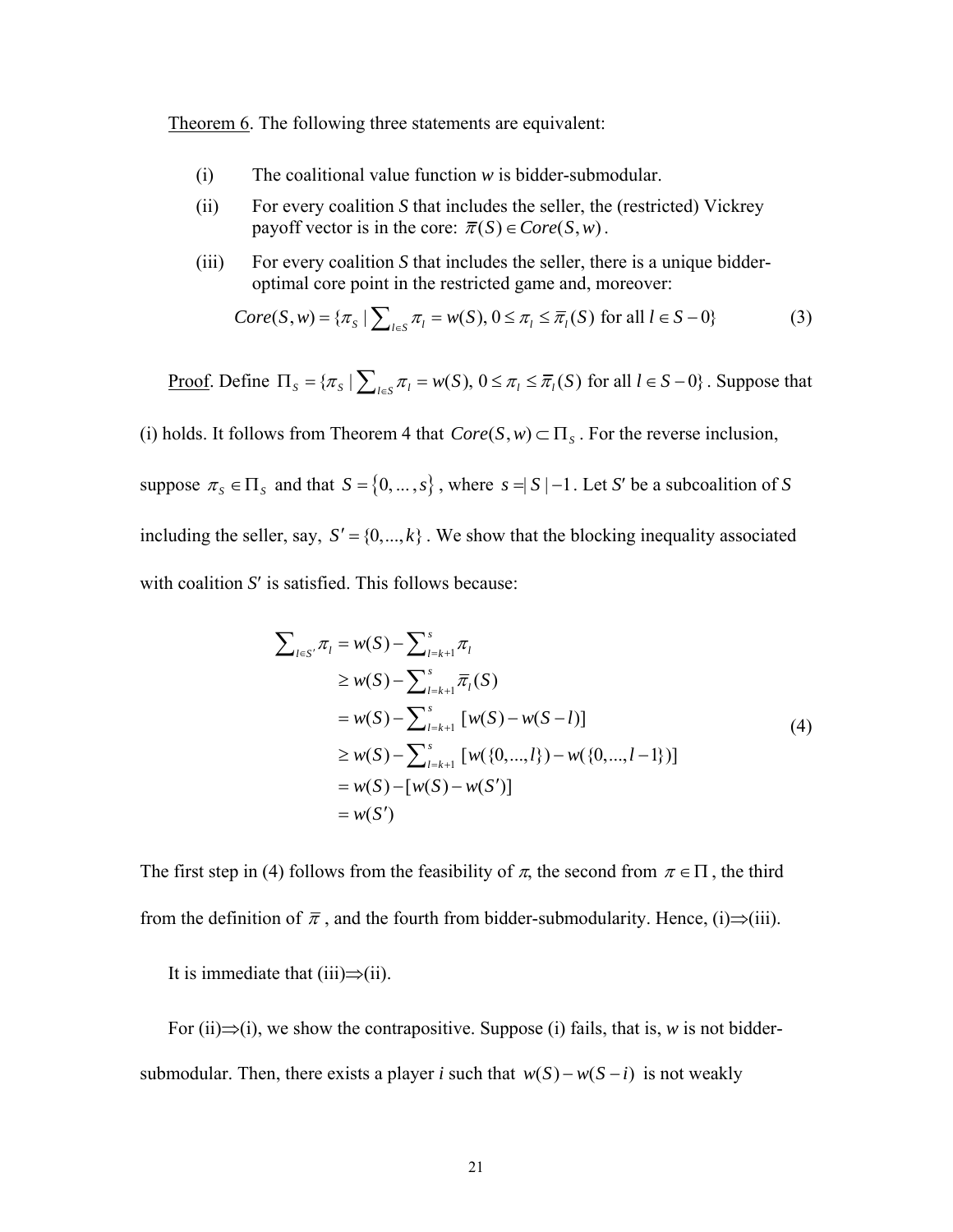decreasing in *S*. Hence, there is a coalition *S'* including the seller and players *i*,  $j \in S' - 0$ such that  $w(S') - w(S' - i) > w(S' - j) - w(S' - ij)$ . So,  $\sum_{l \in S' - ij} \overline{\pi}_l(S') =$  $w(S') - \overline{\pi}_i(S') - \overline{\pi}_i(S') = w(S'-i) + w(S'-j) - w(S') < w(S'-ij)$ . Thus, the payoff allocation  $\bar{\pi}_{s'}$  is blocked by coalition  $S'-ij$ , that is, (ii) also fails. ■

Theorem 6 gives a sharp and complete answer to our question: the seller can be sure that the VCG mechanism will satisfy the competitive benchmark regardless of which bidders participate exactly when the coalitional value function is bidder-submodular.

#### *7. Conditions on the Goods Valuation Functions*

Coalitional values in an auction are not primitive objects. Rather, they are derived from individual bidders' package values using the formula of equation (2). Moreover, it is not usually reasonable to suppose that the auctioneer knows the coalitional value function or the bidders' values from which they are derived. Also, a model of bidder values can include the case where some potential bidders might not participate by including the possibility that bidder values are zero. It thus seems worthwhile to investigate the conditions on individual preferences that determine whether VCG payoffs lie robustly in the core. As we have already hinted, the key to the analysis is the condition that goods are substitutes.

In discrete models, demands for goods are necessarily multi-valued for some prices, so we need to modify the standard definition of substitutes to accommodate that. Thus, we shall say that *goods are substitutes* if they are substitutes on the restricted price domain for which demand is single valued. In particular, goods are substitutes if the demand for each is nondecreasing in the prices of others on the relevant domain. Let  $v_i$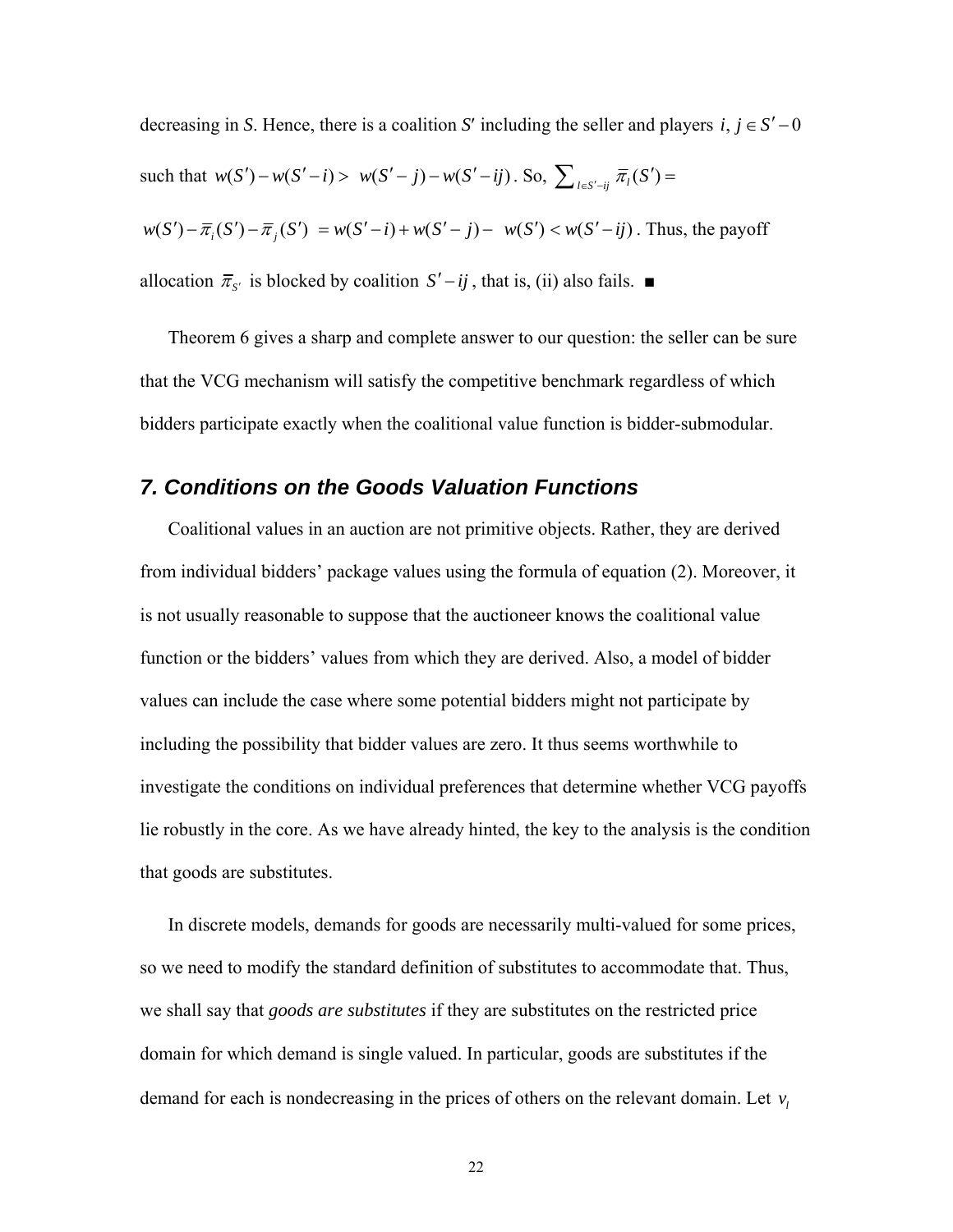denote a buyer's value function for various packages and let  $u_1(p) = \max_{z} {v_1(z) - p \cdot z}$ define the corresponding indirect utility function. Then, the substitutes condition has a convenient dual representation, as follows.

Theorem 7. Goods are substitutes for bidder *l* if and only if the indirect utility function  $u_i(\cdot)$  is submodular.

Proof. The following three conclusions follow directly from a version of the envelope theorem.<sup>9</sup> First, the indirect utility function  $u_i$  is absolutely continuous and differentiable almost everywhere in each good's price  $p_m$ . Second, the partial derivative  $\partial u_l / \partial p_m$  exists for precisely those price vectors *p* at which *l*'s demand for good *m* is single-valued. Third, at those prices p,  $\partial u_l / \partial p_m = -x_{lm}(p)$ , where  $x_{lm}(p)$  is the quantity demanded of good *m* at price vector *p* (that is,  $x_{lm}(p)$  is the *m*<sup>th</sup> coordinate of

$$
x_{l}(p) = \arg \max_{\hat{x}_{l}} \{u_{l}(\hat{x}_{l}) - p \cdot \hat{x}_{l}\}.
$$

By definition, the substitutes condition is satisfied if and only if  $x_{lm}(p)$  is nondecreasing in each  $p_j$  for  $j \neq m$ . Thus, goods are substitutes if and only if  $\partial u_i / \partial p_m$  is nonincreasing in each  $p_j$  for  $j \neq m$ . This is equivalent to the conclusion that  $u_i$  is submodular. ■

It is a familiar fact that when the valuation  $v_i$  is concave, it can be recovered from its dual, the indirect utility function. Recovery is not possible for general non-concave valuations, because there do not generally exist prices that correspond to each quantity vector being demanded. In this problem, however, where each good is unique and priced

<sup>&</sup>lt;sup>9</sup> See Milgrom and Segal (2002), Corollary 4.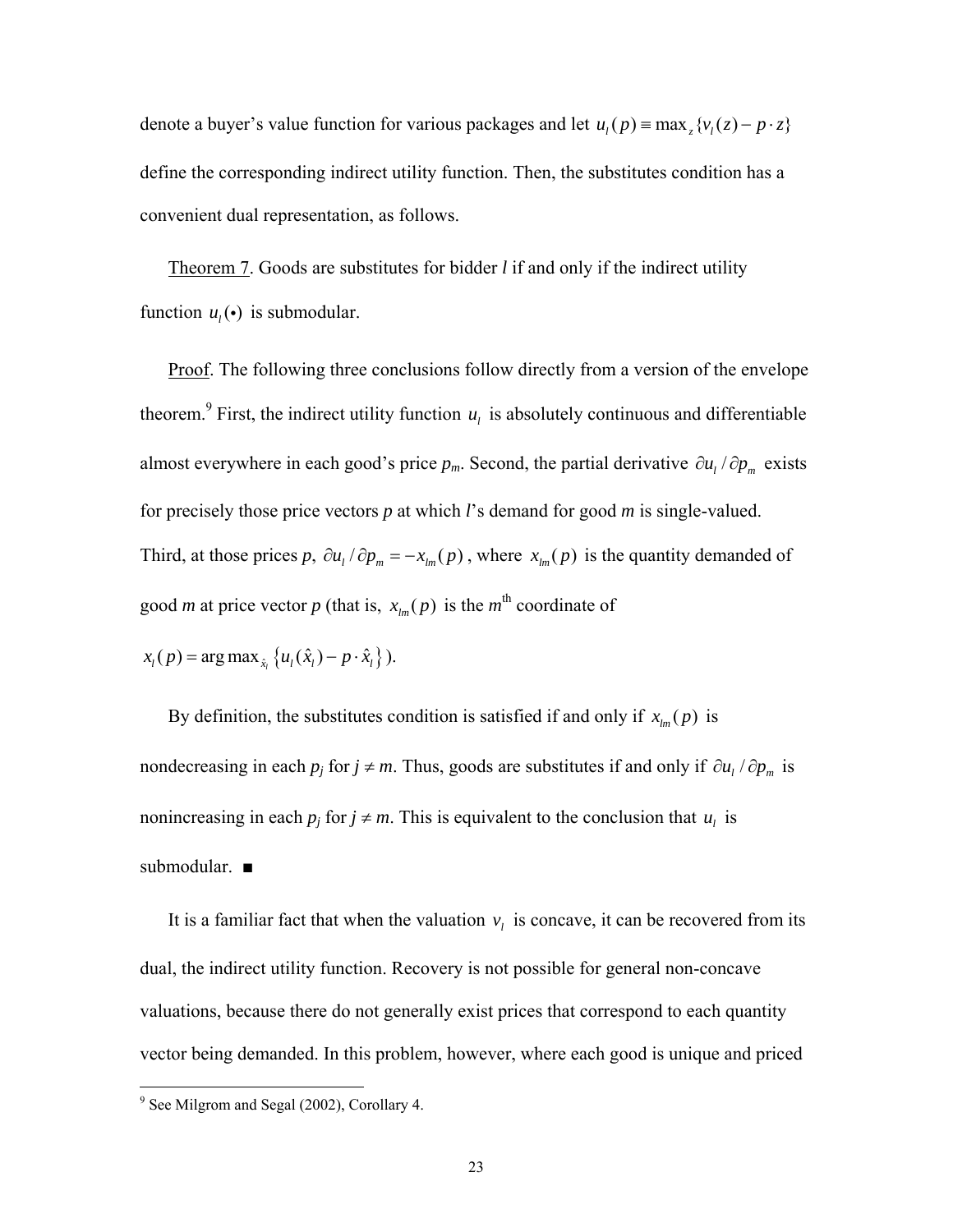separately, there are prices that support any demand vector. Consequently, as the next lemma verifies, the usual formula applies to recover the goods valuation function from the indirect utility function.

Lemma. Suppose  $z \in \{0,1\}^N$ , that is, all items are individually identified and priced. If the indirect utility function is  $u(p) = \max_{y \in \mathcal{D}} v(z) - p \cdot z$ , then the corresponding goods valuation function is:

$$
v(z) = \min_{p \in \mathbb{R}_+^N} \{ u(p) + p \cdot z \}.
$$
 (5)

Proof. For all p and z,  $u(p) \ge v(z) - p \cdot z$ , so  $v(z) \le u(p) + p \cdot z$ . Let *B* be a large number that exceeds the incremental value of any good to any package. Then,  $v(z) \leq$  $\min_{p \in [0, B]^N} \{ u(p) + p \cdot z \}$ . For any fixed  $z \in \{0,1\}^N$ , set  $p_m = 0$  if  $z_m = 1$  and  $p_m = B$  if  $z_m = 0$ . By inspection,  $u(p) = v(z) - p \cdot z$ . So,  $v(z) \ge \min_{p \in [0, B]^N} \{u(p) + p \cdot z\}$ . Hence,  $v(z) = \min_{p \in [0, B]^N} \{ u(p) + p \cdot z \}.$ 

Formula (5) is helpful for proving the following theorem.

Theorem 8. If goods are substitutes for all bidders, then the coalition value function is bidder-submodular.

The proof formalizes the following intuitive argument: First, if goods are substitutes for each member of the coalition, then they are substitutes also for the coalition itself. Second, when a member is added to a coalition, if that member is assigned some goods, that leaves fewer goods available for the remaining members, which affects them like raising the prices of the reassigned goods. Since the goods are substitutes, this "price increase" raises the demand for all other goods, that is, the marginal values of additional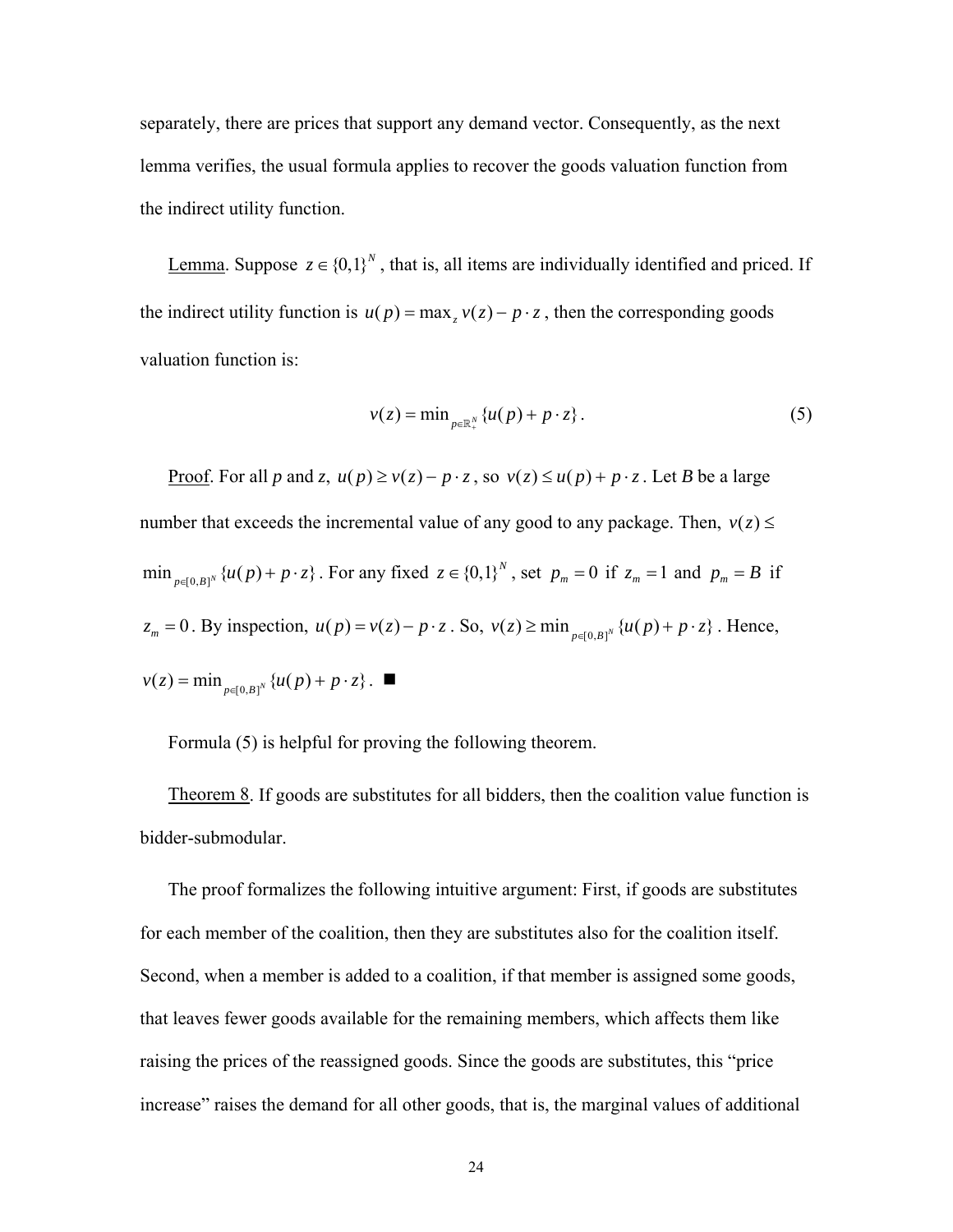good rises. Thus, the marginal value of goods to a coalition is increasing in coalition size. The incremental value of an extra member to the coalition is the new member's value of its package minus the coalition's opportunity cost of that package. Since that opportunity cost is increasing in coalition size, the value of a member is decreasing in the coalition size, which is equivalent to the statement that the coalition value function is biddersubmodular.

Proof. For any coalition *S* that includes the seller, the value for package *z* is  $v_s(z) = \max \left\{ \sum_{i \in S} v_i(x_i) \mid x \ge 0, \sum_{i \in S} x_i \le z \right\}$  and the corresponding indirect utility function is:

$$
u_{S}(p) = \max_{z} \{v_{S}(z) - p \cdot z\}
$$
  
\n
$$
= \max_{z} \left\{ \max_{\{x \ge 0 | \sum x_{i} \le z\}} \sum_{l \in S} v_{l}(x_{l}) - p \cdot z \right\}
$$
  
\n
$$
= \max_{x \ge 0} \max_{z \ge 0} \max_{z \ge \sum x_{i}} \left\{ \sum_{l \in S} v_{l}(x_{l}) - p \cdot x_{l} - p \cdot (z - \sum x_{l}) \right\}
$$
  
\n
$$
= \max_{x \ge 0} \left\{ \sum_{l \in S} v_{l}(x_{l}) - p \cdot x_{l} \right\}
$$
  
\n
$$
= \sum_{l \in S} \max_{x_{l} \ge 0} \left\{ v_{l}(x_{l}) - p \cdot x_{l} \right\}
$$
  
\n
$$
= \sum_{l \in S} u_{l}(p).
$$
 (6)

As a sum of submodular functions,  $u_s(\cdot)$  is also submodular. (This corresponds to the step in the intuitive argument of establishing that if goods are substitutes for the individual bidders, then they are also substitutes for the coalition *S*).

Consider a version of (5) that applies to the coalition *S*:

$$
v_{S}(z) = \min_{p \in [0, B]^{N}} \{ u_{S}(p) + p \cdot z \}.
$$
 (7)

where  $B$  is a large number, exceeding every marginal valuation, so that constraining prices to lie below *B* leaves the minimum value unchanged for all *z*. The objective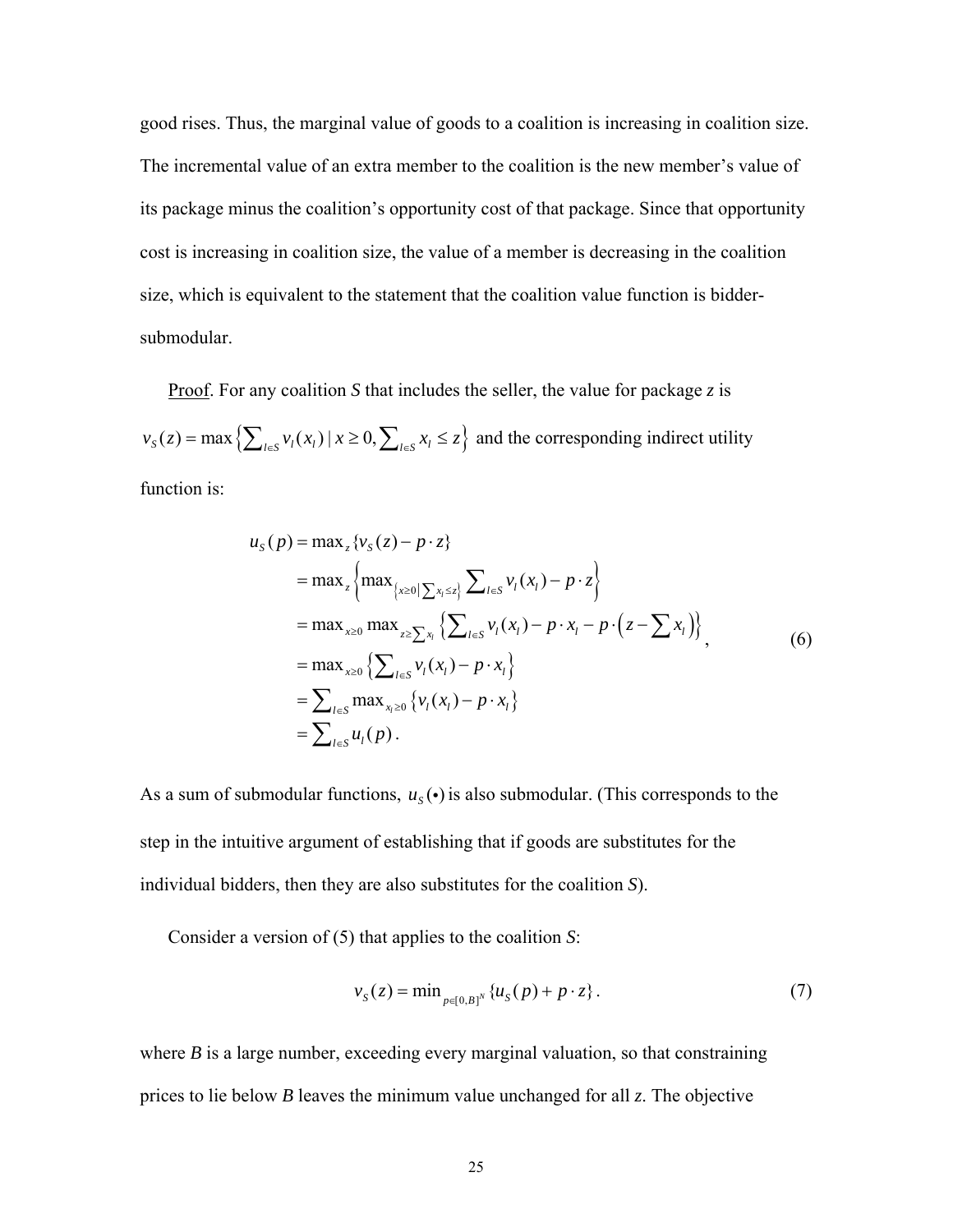function in (7) is continuous, antitone ("weakly decreasing") and submodular in *p* and has weakly decreasing differences in (*p*,*S*). Applying the Topkis monotonicity theorem, the set of minimizers has a maximum element  $p(S | z)$ , which is an isotone ("weakly") increasing") function of *S*. (This corresponds roughly to the step in the intuitive argument that the marginal value of any good is increasing in coalition size. However, the next step is to show that the price  $p(S | z)$  corresponds to the marginal value for goods *m* such that  $z_m = 1.$ 

Fix any good *m*. If  $z_m = 0$ , then, by inspection,  $p_m(S | z) = B$ . Next, suppose that  $z_m = 1$ . Let  $\varepsilon > 0$  and  $p'_\varepsilon = p(S | z) + \varepsilon 1_m$ . By definition of  $p(S | z)$ , demand for good *m* at price vector  $p'_\text{s}$  is zero. Since  $p_m(S | z) = B$  for goods *j* for which  $z_j = 0$ , demand for these goods is still zero at price vector  $p'_\n\epsilon$ . By the condition of substitutes, demand for the remaining goods is undiminished. Hence,  $z - 1_m \in \arg \max_{z'} v_s(z') - p'_s \cdot z'$  for all  $\varepsilon > 0$ . By the theorem of the maximum, the same must hold for  $\varepsilon = 0$ , that is,

$$
z - 1m \in \arg \max_{z'} v_s(z') - p(S \mid z) \cdot z' . So
$$

$$
v_S(z-1_m) - p(S | z) \cdot (z-1_m) = v_S(z) - p(S | z) \cdot z
$$
, and hence  $p_m(S | z) = v_S(z) - v_S(z-1_m)$ .

Let  $z^n = (1,...,1,0,...,0)$  denote a vector with *n* initial 1's. Without loss of generality, we may reorder the items so that  $z = z^m$  for some *m*. Then,

$$
\nu_{S}(z^{N}) - \nu_{S}(z^{m}) = \sum_{j=m+1}^{n} \left( \nu_{S}(z^{j}) - \nu_{S}(z^{j-1}) \right) = \sum_{j=m+1}^{n} p_{j}(S \mid z^{j}). \tag{8}
$$

We have already established that  $p_i(S | z)$  is isotone in *S* for all *z*, so by (8),  $v_s(z^n) - v_s(z^m)$  is isotone in *S* as well.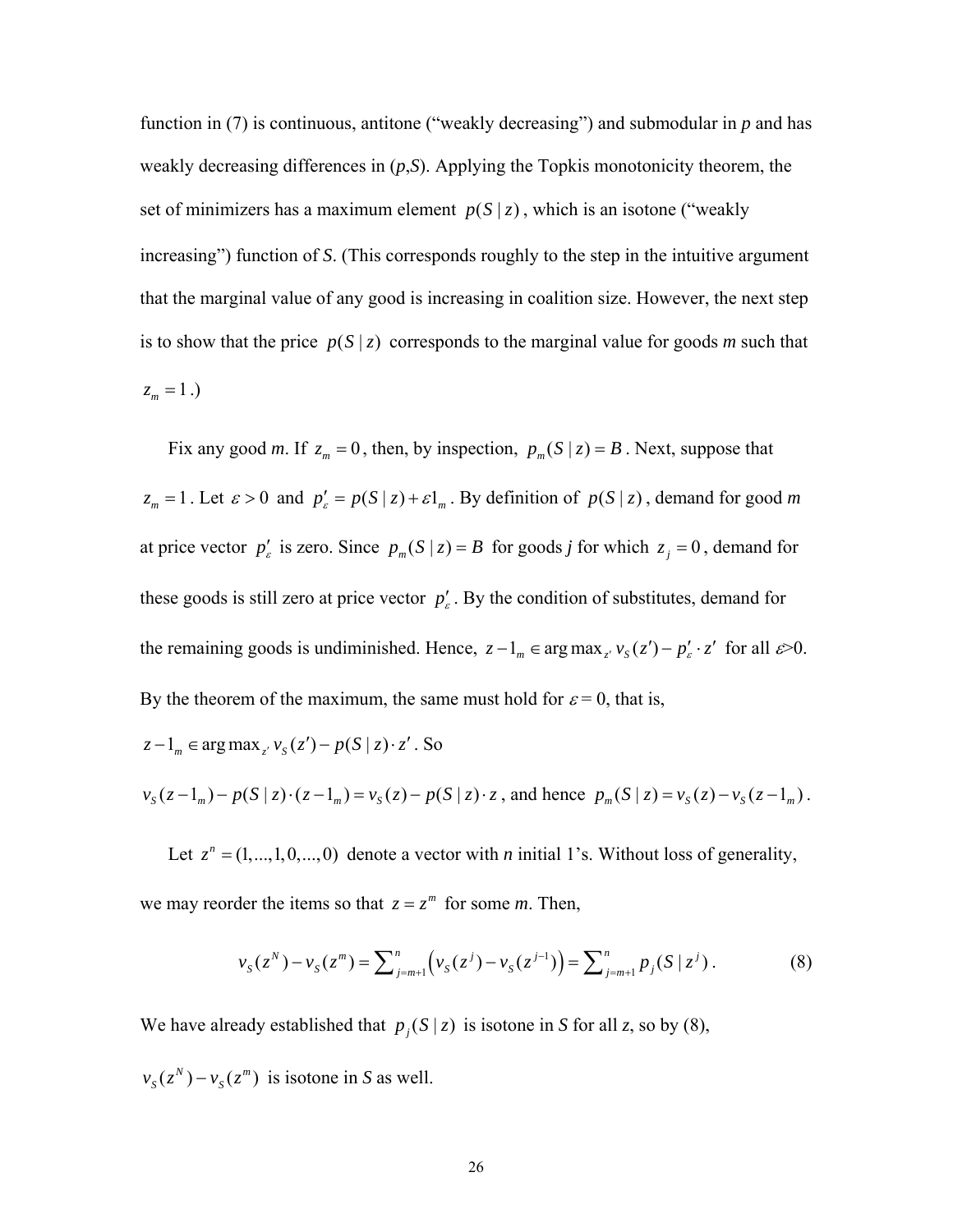Notice that  $w(S \cup \{l\}) - w(S) = \max_z v_s(z) + v_l(M - z) - v_s(M)$ . By the preceding paragraph, the right-hand expression is a maximum of isotone functions of *S*, so  $w(S \cup \{l\}) - w(S)$  is itself isotone in *S*. Hence, *w* is bidder-submodular. ■

Thus, we have established that the substitutes condition for goods values is sufficient to conclude that the coalitional value function is bidder-submodular. If the possible bidder values for goods include all the additive functions, then the same condition is also necessary. To state this result clearly, we introduce three sets of value functions for goods. Let  $\nu$  denote the set of value functions that are possible for bidders in the auction,  $V_{add}$  the set of additive value functions, and  $V_{sub}$  the set of value functions for which the goods are substitutes.

Theorem 9. Suppose that there are at least four possible bidders. Further suppose that there is a single unit of each kind and that  $V_{add} \subset V$ . Then the following three conditions are equivalent:

- $(1)$   $V \subset V_{sub}$
- (2) For every profile of bidder value functions drawn for each bidder from  $\mathcal{V}$ , the coalitional value function is bidder-submodular.
- (3) For every profile of bidder value functions drawn for each bidder from *V*,  $\overline{\pi} \in Core(L, w)$ .

Proof. By Theorems 8 and 6, (1) $\Rightarrow$ (2) $\Rightarrow$ (3). It remains to show that (3) $\Rightarrow$ (1).

Suppose that the substitutes condition fails for some  $v_1 \in V$ , which we may take to be the value function of bidder 1. Then, there exist two goods,  $m$  and  $n$ , and a price vector,  $p$ , with  $p_n, p_m > 0$ , such that for  $0 \le \hat{p}_m < p_m$ , there is a unique maximizer *x'* of  $v_1(x) - (\hat{p}_m, p_{-m}) \cdot x$  satisfying  $x'_n = x'_m = 1$ , and for  $p_m < \hat{p}_m$ , there is a unique maximizer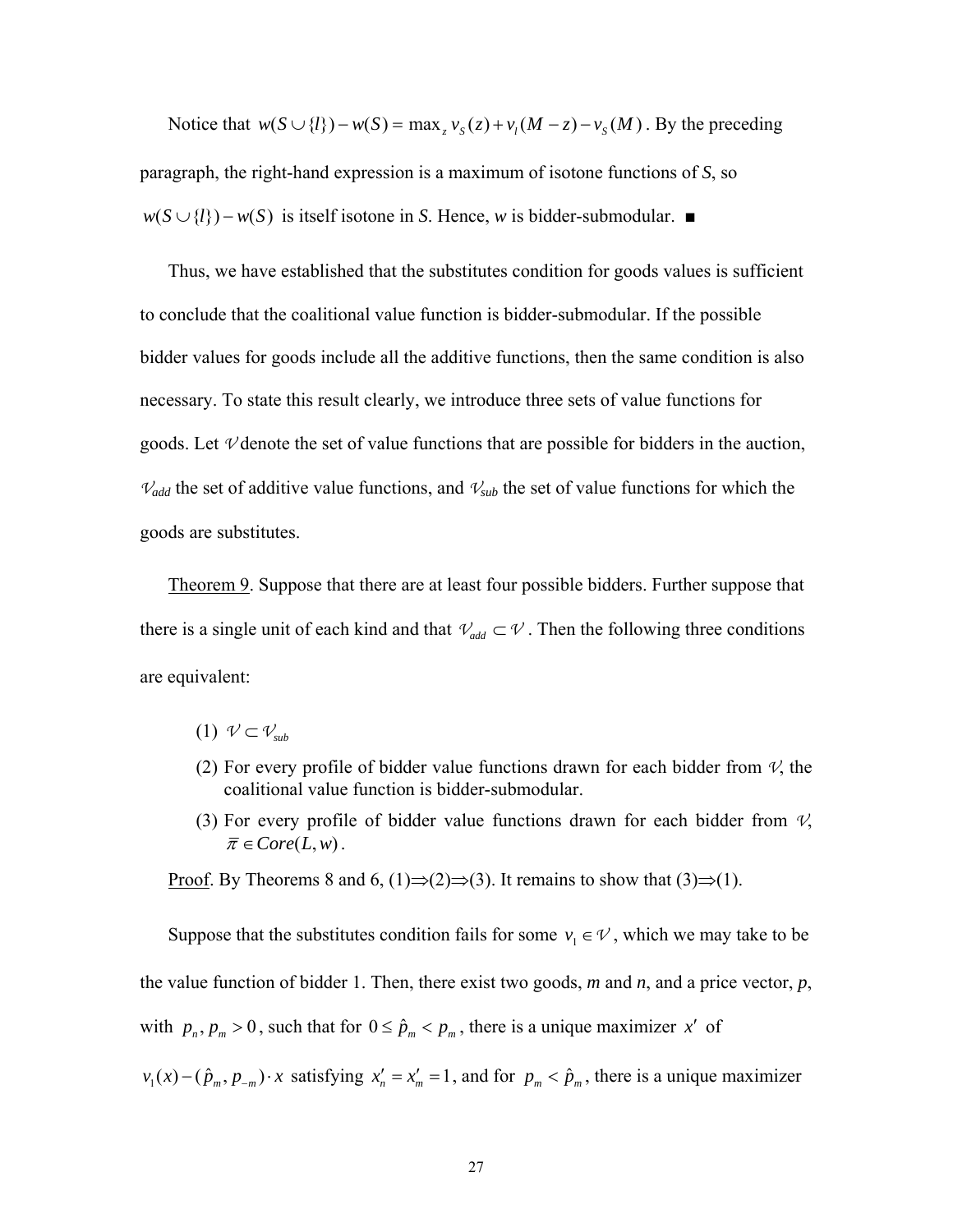*x*<sup> $r$ </sup> satisfying  $x_n^r = x_m^r = 0$ . <sup>10</sup> By Berge's theorem, it follows that at the price vector *p*, both  $x'$  and  $x''$  are optimal. Moreover, any alternative bundle,  $x''$ , with the property that  $x_m^{\prime\prime\prime} = 0$  and  $x_n^{\prime\prime\prime} = 1$  is strictly suboptimal at price vector p.<sup>11</sup>

Since  $V_{add} \subset V$ , we may take buyers 2, 3 and 4 to have additive value functions as follows:  $v_2(x) = \sum_{k \neq n,m} p_k x_k$ ;  $v_3(x) = p_m x_m + p_n x_n$ ; and  $v_4(x) = \hat{p}_m x_m$  where  $\hat{p}_m > p_m$ . Since x' is optimal for buyer 1 at price vector p above,  $w(0123) = w(012)$ . Since x'' is the unique optimum for buyer 1 at price vector  $(p_{-m}, \hat{p}_m)$  and since  $p_n > 0$ ,  $w(01234) > w(0124)$ . At the Vickrey payoffs,  $\bar{\pi}_0 + \bar{\pi}_1 + \bar{\pi}_2 = w(01234) - (\bar{\pi}_3 + \bar{\pi}_4) =$  $w(01234) - (w(01234) - w(0124)) + [w(01234) - w(0123)] = w(0123) + w(0124)$  $w(01234) \leq w(0123) = w(012)$ . So, coalition 012 blocks the Vickrey payoff allocation and  $\overline{\pi} \notin Core(L, w)$ .  $\blacksquare$ 

Thus, one interpretation of Theorems 8 and 9 together is that if each bidder *n* is permitted to select its report *independently* from a set  $V_n$  of possible reports of value functions—and if all reports of additive values are allowed—then the substitutes condition is both necessary and sufficient to assure that the coalitional value function is bidder-submodular (and that the Vickrey payoff allocation is contained in the core).

<sup>&</sup>lt;sup>10</sup> The detailed construction begins by noting that, if the substitutes condition fails, then for any  $\varepsilon > 0$ , there exist two goods, *m* and *n*, and a price vector,  $(\overline{p}_m, p_{-m})$ , such that: (i) buyer 1 has unique demands at price vector  $(\overline{p}_m, p_{-m})$  and  $x_{1n}(\overline{p}_m, p_{-m}) = 1$ ; and (ii) buyer 1 has unique demands at price vector  $(\overline{p}_m + \varepsilon, p_{-m})$ and  $x_{i_n}(\overline{p}_m + \varepsilon, p_{-m}) = 0$ . Hence, there exists  $p_m \in (\overline{p}_m, \overline{p}_m + \varepsilon)$  at which the demand for good *n* changes from 1 to 0. Furthermore,  $x_{1m}(\bar{p}_m, p_{-m}) \neq x_{1m}(\bar{p}_m + \varepsilon, p_{-m})$ , for otherwise (given the quasilinear preferences), the change in the price of good *m* would have no effect on buyer 1's demand for good *n*.

<sup>&</sup>lt;sup>11</sup> Otherwise, by inspection,  $x'''$  would also be optimal at any price vector  $(\hat{p}_m, p_{-m})$  where  $\hat{p}_m > p_m$ , contradicting the uniqueness of the optimum at such prices.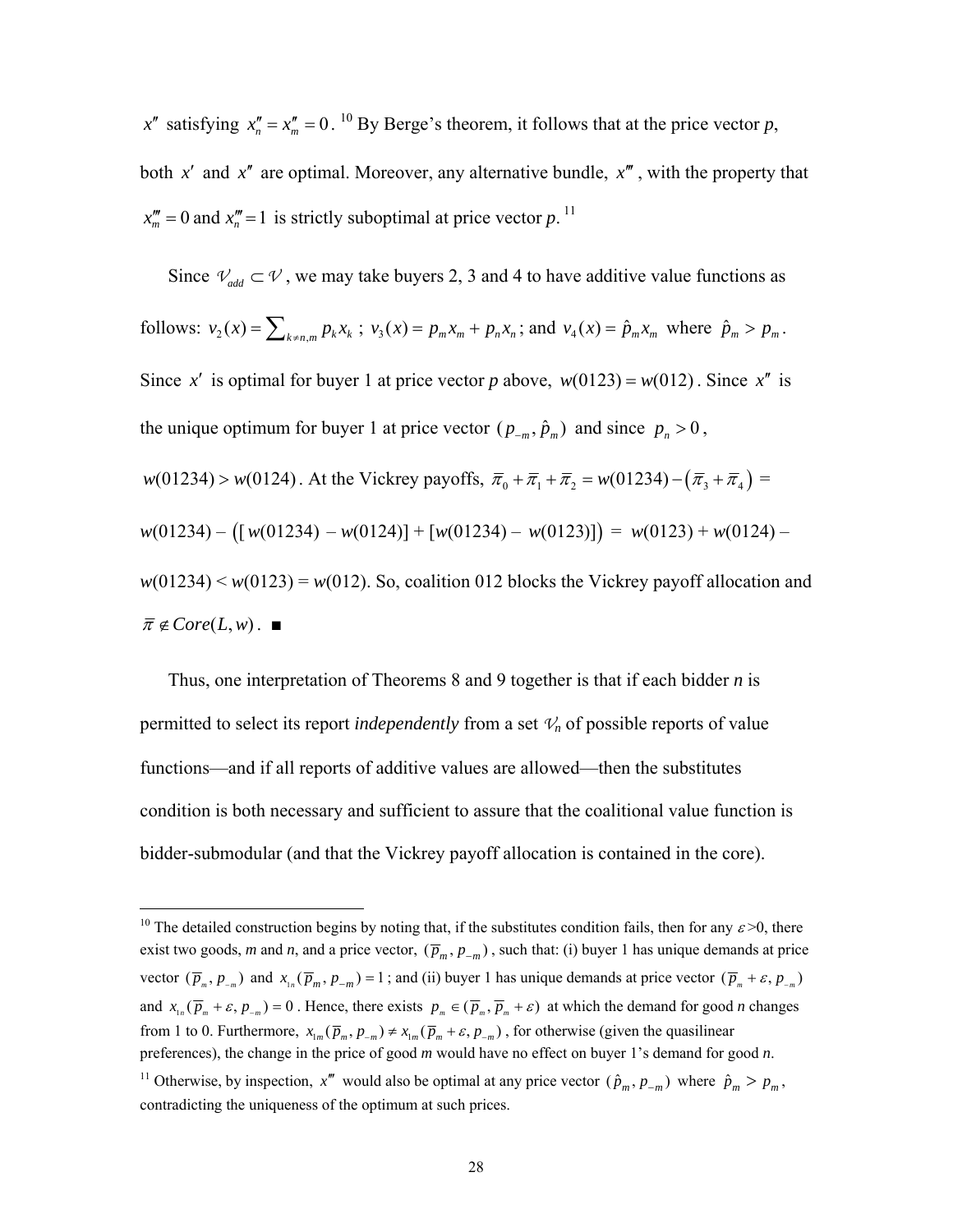While some other authors have observed that there exist profiles of reports that jointly satisfy bidder-submodularity but fail the substitutes condition for individual bidders, this observation can be misleading. The force of our theorems is that if the information available to the auction designer comes in the form restrictions on the individual bidders' possible values and if the sets of possible values are "plausibly large," then the auctioneer cannot be sure that the Vickrey outcome lies in the core. The difficulty of ruling out very bad outcomes when goods may not be substitutes is enough to explain the reluctance of many to use the VCG auction design.

Theorem 9 is closely related to theorems about the existence of competitive equilibrium goods prices in models like this one. Indeed, Milgrom (2000) shows that if  $V_{\text{add}} \subset V$ , then a competitive equilibrium exists for every profile of bidder value functions drawn from  $\mathcal V$  if and only if  $\mathcal V \subset \mathcal V_{sub}$ . Thus, possible failures of the substitutes condition are problematic for traditional market mechanisms as well as for the Vickrey mechanism.

In presenting our examples, we claimed that failures of the substitutes condition are also closely connected to possibilities for manipulation in the Vickrey auction, including collusion by losers and the profitable use of bidding with multiple identities. We now show how these possibilities are connected to a failure of monotonicity of revenues in the set of bidders.

We define an auction to exhibit *bidder monotonicity* if adding another bidder always (weakly) reduces existing bidders' equilibrium profits and (weakly) increases the seller's equilibrium revenues. Bidder monotonicity formalizes the familiar property of ordinary single-item private-values auctions that increasing bidder participation can only benefit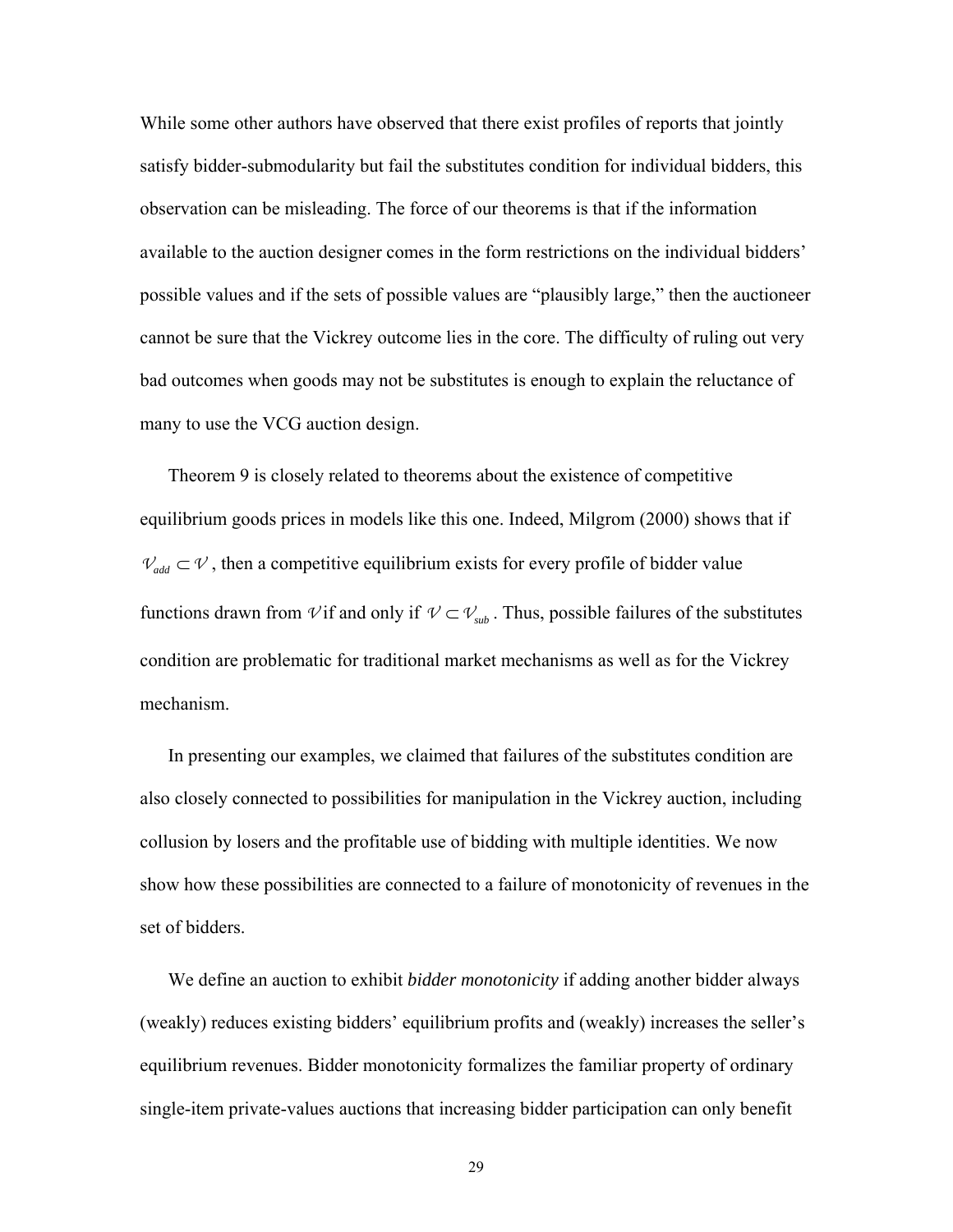the seller. The next theorem shows that the substitutes condition is sufficient for bidder monotonicity in the Vickrey auction, and for loser collusion and bidding with multiple identities to be unprofitable.<sup>12</sup> Moreover, the substitutes condition is also necessary for these conclusions if the set of bidder values is otherwise sufficiently inclusive.

Theorem 10. Suppose that there is a single unit of each kind and that  $V_{add} \subset V$ . Then

the following four conditions are equivalent: $^{13}$ 

 $(1)$   $V \subset V_{\text{sub}}$ .

<u>.</u>

- (2) For every profile of bidder value functions drawn from  $\mathcal{V}$ , the VCG mechanism exhibits bidder monotonicity.
- (3) For every profile of bidder value functions drawn from *V*, any bidding with multiple identities is unprofitable in the Vickrey auction.
- (4) For every profile of bidder value functions drawn from  $\nu$ , any joint deviation by losing bidders is unprofitable in the Vickrey auction.

<u>Proof</u>. (1)⇒(2): Let *S*, *S'* ( $0 \in S \subset S' \subset L$ ) be any nested sets of players that include

the seller. As before,  $\bar{\pi}(S)$  and  $\bar{\pi}(S')$  denote the associated vectors of Vickrey payoffs.

By Theorem 8, if every bidder has substitutes preferences, then the coalitional value

function is bidder-submodular. Hence, for every bidder  $l \in S - 0$ , we have:

 $\overline{\pi}_i(S') = w(S') - w(S' - l) \leq w(S) - w(S - l) = \overline{\pi}_i(S)$ . The bidder-submodularity of the

coalitional value function also implies that:  $\sum_{l \in S' - S} \overline{\pi}_l(S') \leq w(S') - w(S)$  (see Ausubel

<sup>&</sup>lt;sup>12</sup> Makoto Yokoo, Yuko Sakurai and Shigeo Matsubara show in a series of papers (Sakurai, Yokoo and Matsubara 1999, Yokoo, Sakurai and Matsubara 2000, 2004, and chapter 7 of this volume) that false-name bidding is unprofitable under increasingly general conditions. The most general condition requires that the set of possible bidder valuations be restricted to ones for which the coalitional value function is bidder submodular. Theorem 9 of this chapter provides a condition on the primitive preferences that implies this property of the coalitional value function.

<sup>&</sup>lt;sup>13</sup> For models starting with a fixed number of bidders *N*, the proof establishes that  $(1) \Rightarrow (2)$ ,  $(1) \Rightarrow (3)$ , (1)⇒(4), (2)⇒(1) and (3)⇒(1), provided *N*≥3, and (4)⇒(1), provided *N*≥4.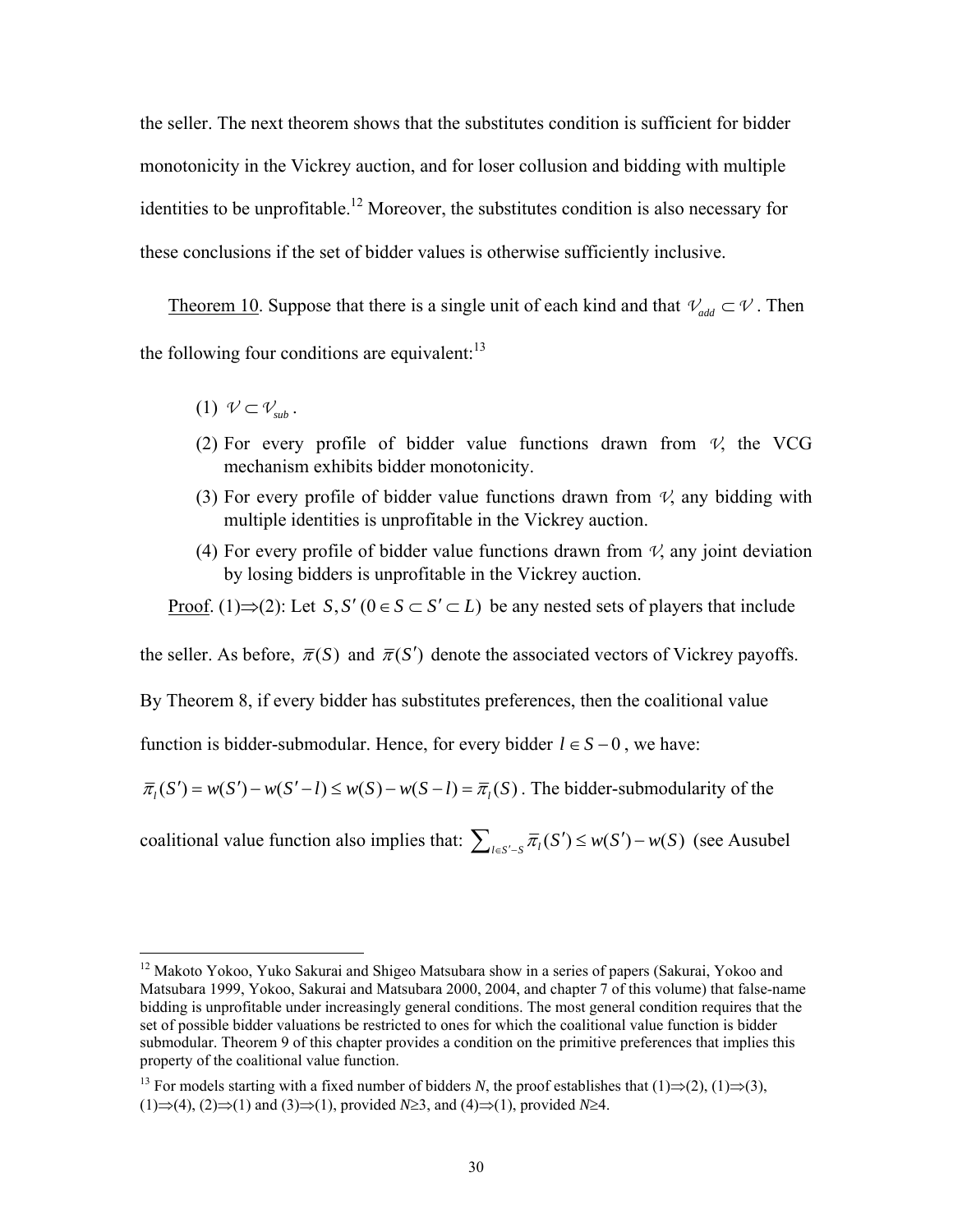and Milgrom, 2002, footnote 35). Summing these inequalities, we conclude:

$$
\overline{\pi}_0(S') = w(S') - \sum_{l \in S' - 0} \overline{\pi}_l(S') \ge w(S) - \sum_{l \in S - 0} \overline{\pi}_l(S) = \overline{\pi}_0(S)
$$
, as required.

(1)⇒(3): Let *v* be any profile of reports, let *x* be the associated VCG allocation, and let  $S ⊂ L - 0$  be any coalition of bidders. Suppose that the reports of every bidder *l* ∈ *L* − *S* satisfy the substitutes condition. As shown in the proof of Theorem 8,  $v_{L-S}(\cdot)$  is also submodular, because if goods are substitutes for the individual bidders, then they are also substitutes for the coalition  $L-S$ . Now consider any bidder  $k \in S$ . Recall that  $\bar{x}$ denotes the vector of goods being offered. Then  $v_L(\overline{x}) = v_{L-S}(x_{L-S}) + v_{S-k}(x_{S-k}) + v_k(x_k)$ and  $v_{L-k}(\overline{x}) \ge v_{L-S}(x_{L-S} + x_k) + v_{S-k}(x_{S-k})$ , since it is feasible to reassign  $x_k$  to coalition *L* − *S* in bidder *k*'s absence. Therefore:

$$
\overline{\pi}_k(L) = v_L(\overline{x}) - v_{L-k}(\overline{x}) \le v_k(x_k) - \left[ v_{L-S}(x_{L-S} + x_k) - v_{L-S}(x_{L-S}) \right].
$$

Since  $\overline{\pi}_k(L) = v_k(x_k) - p_k$ , where  $p_k$  denotes bidder *k*'s payment in the VCG mechanism, this implies:

$$
p_k \ge v_{L-S}(x_{L-S} + x_k) - v_{L-S}(x_{L-S}) \ge v_{L-S}(\overline{x}) - v_{L-S}(\overline{x} - x_k),
$$
\n(9)

where the second inequality follows from the submodularity of  $v_{L-S}(\cdot)$ . (The intuition for inequality (9) is that the price paid by bidder *k* for  $x_k$  must be at least the opportunity cost of denying these goods to coalition  $L-S$ .)

Now suppose that a given bidder utilizes "shills" (i.e., multiple identities). Let  $S = \{1, \ldots, |S| \}$  denote the coalition of these shills. Then,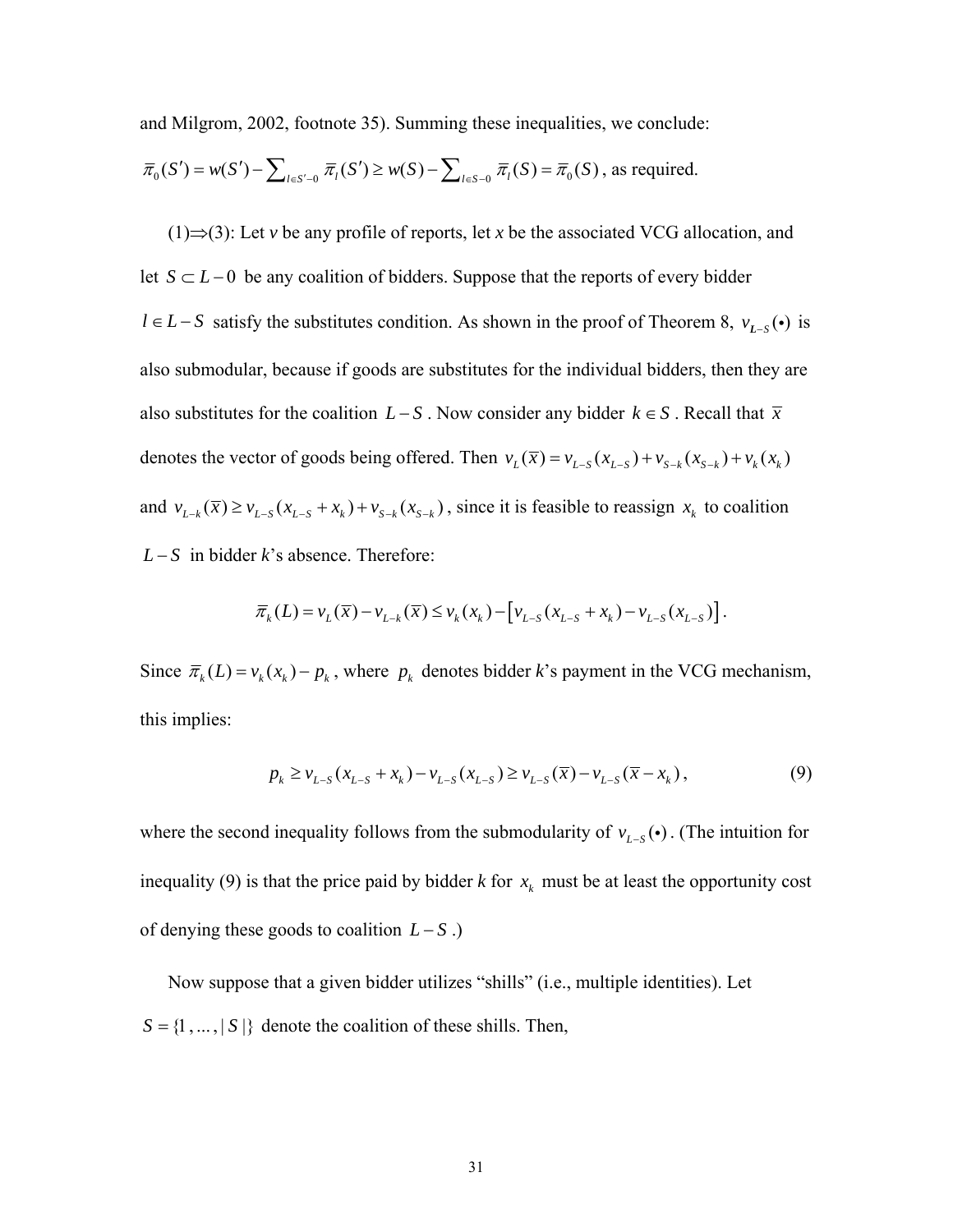$$
\sum_{k=1}^{|S|} p_k \ge \sum_{k=1}^{|S|} \left[ v_{L-S} \left( \overline{x} - \sum_{j \in S-k} x_j \right) - v_{L-S} \left( \overline{x} - \sum_{j \in S} x_j \right) \right]
$$
  

$$
\ge \sum_{k=1}^{|S|} \left[ v_{L-S} \left( \overline{x} - \sum_{j=1}^{k-1} x_j \right) - v_{L-S} \left( \overline{x} - \sum_{j=1}^{k} x_j \right) \right]
$$
  

$$
= v_{L-S} \left( \overline{x} \right) - v_{L-S} \left( \overline{x} - \sum_{j=1}^{|S|} x_j \right).
$$

The first inequality follows from (9) and the second from the submodularity of  $v_{L-S}$ . The sum telescopes to the last term, which is the price that the bidder utilizing shills would pay to acquire the same allocation in the VCG mechanism without shills. Hence, the use of shills is unprofitable.

(1)⇒(4): Let *v* be the maximum value function for the coalition of winning bidders. Since goods are substitutes for the winning bidders, *v* is submodular. Suppose a coalition *S* of losing bidders deviates and acquires the bundles  $(\hat{x}_i)_{i \in S}$ . Using inequality (9), the Vickrey price paid by any losing bidder *l* to acquire its bundle is at least

 $v(\overline{x} - \sum_{k \in S - l} \hat{x}_k) - v(\overline{x} - \sum_{k \in S} \hat{x}_k) \ge v(\overline{x}) - v(\overline{x} - \hat{x}_l) \ge v_l(\hat{x}_l)$ . The first inequality follows from (9); the second follows because the middle expression is the Vickrey price for a lone deviator *l* for bundle  $\hat{x}_l$ , which is less than its value (because *l* is a losing bidder). We conclude that no coalition of losing bidders has a profitable joint deviation.

(3)⇒(1): Suppose that the substitutes condition fails for some value function  $v_1 \in V$ , which we may take to be the value function of buyer 1. Then exactly as in the proof of Theorem 9, there exist two goods, *m* and *n*, a price vector, *p*, and two bundles  $x'$  and  $x''$ , such that at price vector *p*,  $\{x', x''\} = \arg \max \{v_1(x) - p \cdot x\}$ , where  $x'_n = x'_m = 1$  and  $x_n'' = x_m'' = 0$ . Let  $\Delta = v(x_{-n}''', 1) - v(x'')$  be the incremental value of good *n* to buyer 1 at  $x''$ .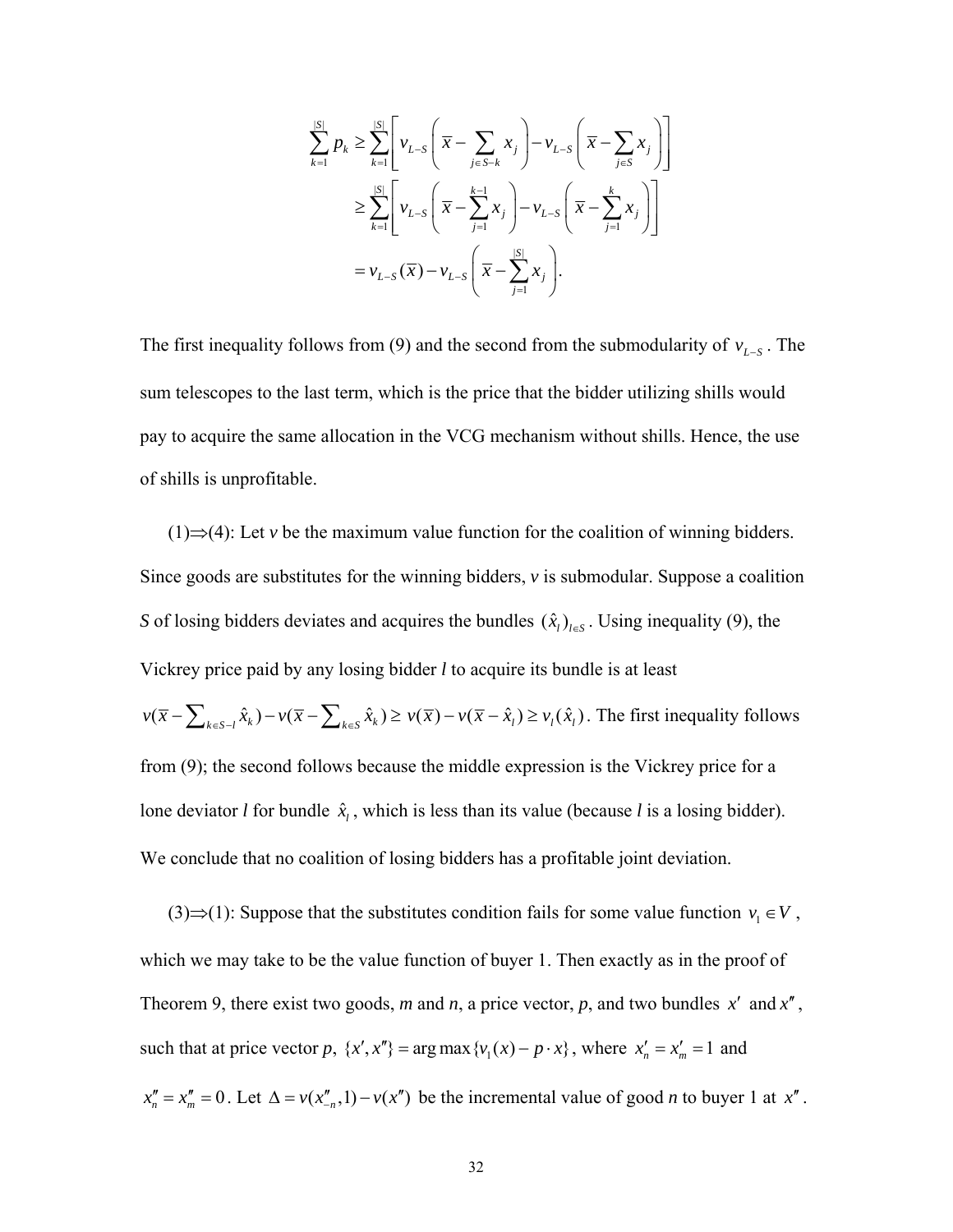Following the proof of Theorem 9, we may take buyers 2 and 3 to have the additive value functions of  $v_2(x) = \sum_{k \neq n,m} p_k x_k$  and  $v_3(x) = p_m x_m + p_n x_n$ . Observe that, in the sincere bidding equilibrium of the Vickrey auction, buyer 3 receives a payoff of zero. However, suppose that buyer 3 can enter an additional bid,  $v_4(x) = (p_m + p_n - \Delta)x_m$ , under the false name of buyer 4. With this bid, the shill buyer 4 wins good *m* for payment of  $p_m$ . Also, buyer 3 then wins good *n* for payment of  $\Delta < p_n$ , so the shill bidding is profitable for buyer 3.

 $(2) \implies (1)$ : The construction in the preceding paragraph also provides a violation of bidder monotonicity. Adding buyer 4, now a real bidder, reduces the seller's revenues.

 $(4) \Rightarrow (1)$ : The preceding construction also applies if buyer 4 is a real bidder but has value function  $v_4(x) = p_m x_m$ . In that case, it illustrates profitable collusion among losing bidders. ■

## *8. Conclusion*

Although the VCG mechanism has virtues that are important for applications, it also suffers from serious weaknesses that limit its usefulness.

The most obvious disadvantages of the design are the complexity of the problem it poses to bidders, the reluctance of bidders to reveal their values, and the strategic issues posed by budget constraints. Complexity problems are universal in auctions where bidders are required to enumerate values associated with all subsets or the auctioneer must solve a large integer programming problem. Bidder reluctance to reveal values is most significant when that information might leak out and adversely affect other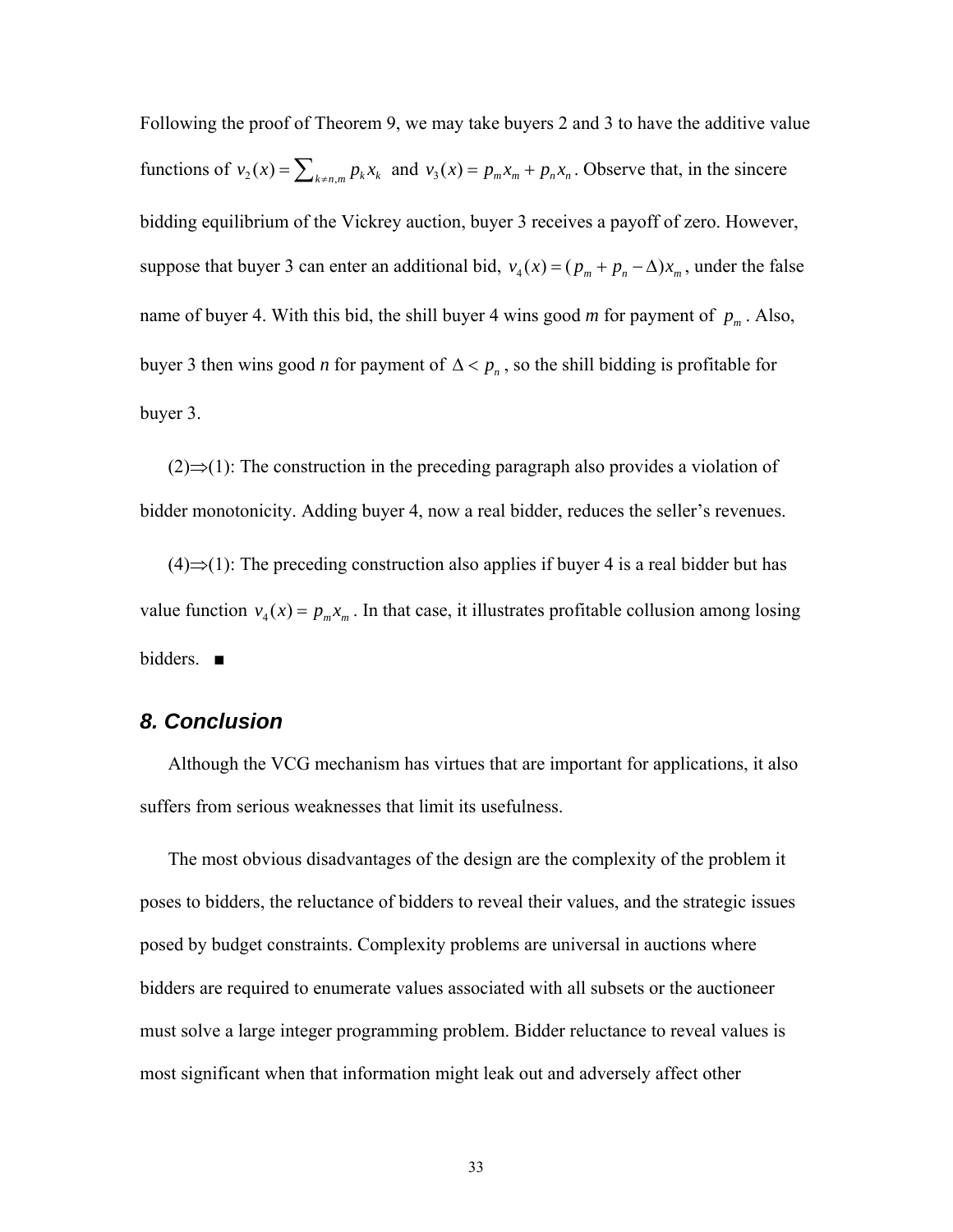decisions or negotiations. Budget constraints are serious. If budget limits applied to bids, then, as we showed, they can destroy the dominant strategy property even when there is no chance that the price charged will exceed the bidder's budget.

In the case of homogeneous goods and nonincreasing marginal values, these three disadvantages of a Vickrey auction can be avoided by using the efficient ascending auction of Ausubel (1997, 2002), in which the auctioneer iteratively announces a price and bidders respond with quantities. Items are awarded at the current price whenever they are "clinched," in the sense that the aggregate demand of a bidder's opponents becomes less than the available supply. The price continues to be incremented until the market clears.

 With private values, the Ausubel auction yields the same outcome as the multi-unit Vickrey auction: truthful reporting is a subgame perfect equilibrium of the game; and in a discrete formulation with incomplete information, it is the unique outcome of iterated elimination of weakly dominated strategies. In the Ausubel auction, privacy is preserved, because bidders never report their demands at any prices exceeding the clearing price. And the Ausubel auction performs better in the face of budget constraints, because bidders have the opportunity to reduce their demands to keep within their budgets as the bidding evolves.

When the items being sold may not be substitutes,  $^{14}$  the VCG mechanism suffers from additional problems that are decisive for most practical applications. It can generate very low revenues—so low that the outcome is not in the core. Revenues can fall when

<sup>&</sup>lt;sup>14</sup> Note that, in the case of homogeneous goods, the substitutes condition reduces to the condition of nonincreasing marginal values that was considered in the previous two paragraphs.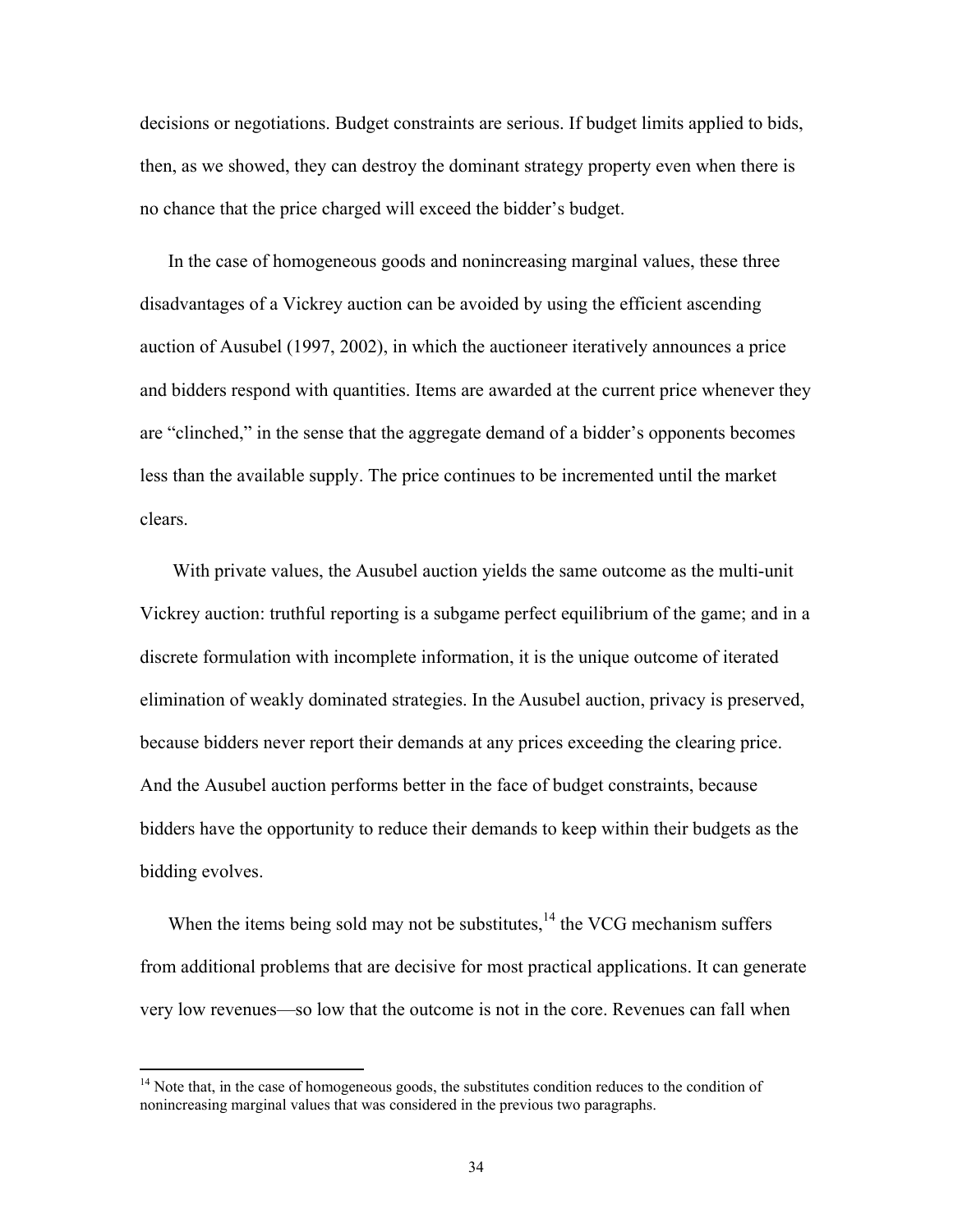additional bidders are introduced and or when bidders values are increased. Collusion is facilitated: even losing bidders can have profitable joint deviations. Also, bidders can sometimes profitably pose as multiple bidders, using pseudonyms to bid and increase their profits. If bidders can have any additive valuation functions, then these several additional problems can be excluded only when the goods are substitutes for the bidders. Thus, the problems are serious in the very case of complementary goods for which package bidding is believed to have its greatest potential payoff. Moreover, even when goods are substitutes, the VCG mechanism still has other imperfections. As we showed by example, it can discourage value-creating mergers among bidders.

For all of these reasons, it is useful to think of the VCG theory as a lovely and elegant reference point—but not as a likely real-world auction design. Better, more practical procedures are needed. We offer our own candidate designs in Ausubel and Milgrom (2002) and in chapters 3 and 5 of this book.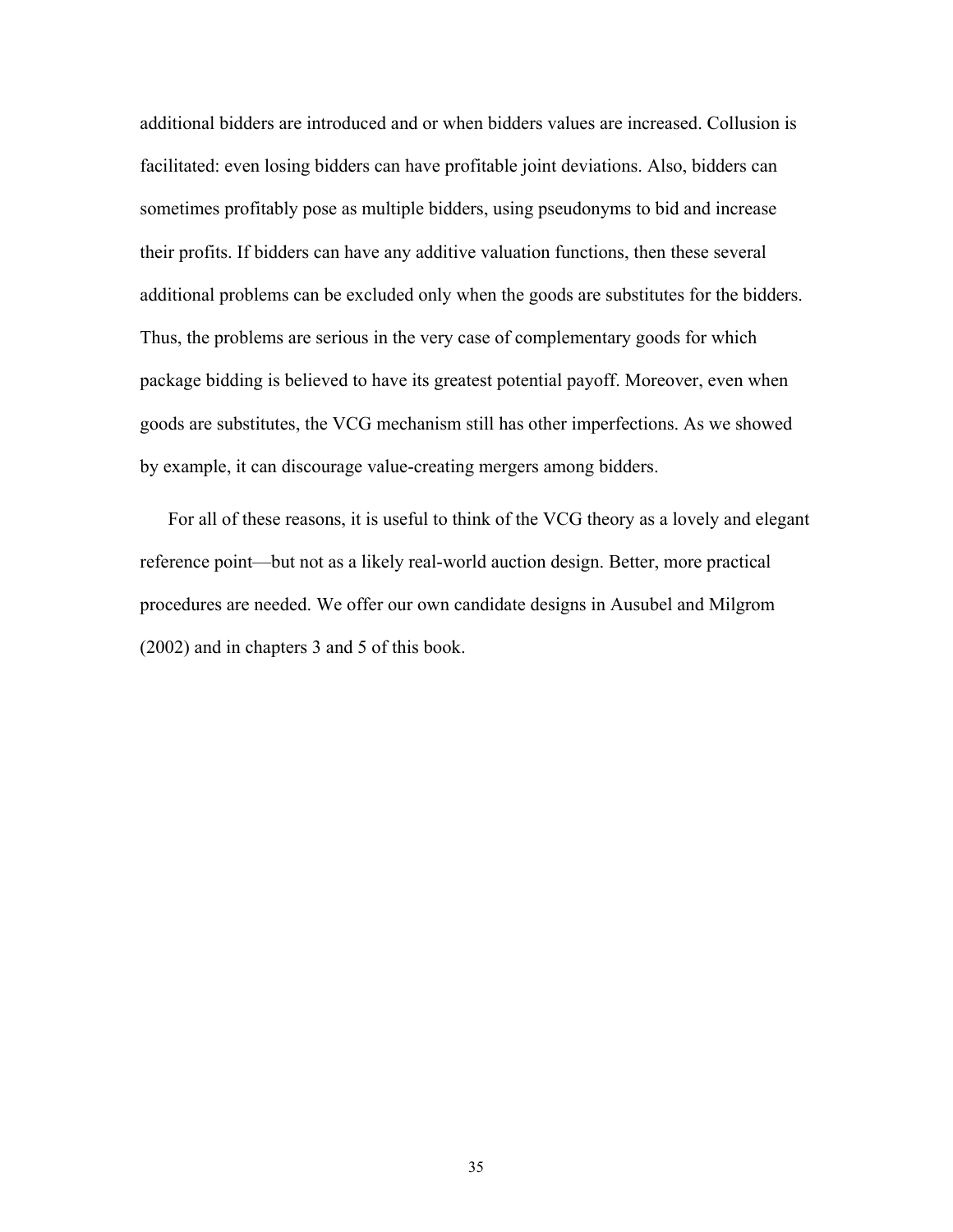# *References*

- Ausubel, Lawrence M. (1997), "An Efficient Ascending-Bid Auction for Multiple Objects," forthcoming, *American Economic Review*.
- Ausubel, Lawrence M. (1999), "A Mechanism Generalizing the Vickrey Auction," Working Paper, University of Maryland.
- Ausubel, Lawrence M. (2002), "An Efficient Dynamic Auction for Heterogeneous Commodities," Working Paper, University of Maryland.
- Ausubel, Lawrence M. and Peter Cramton (1999), "The Optimality of Being Efficient," Working Paper, University of Maryland.
- Ausubel, Lawrence M. and Paul Milgrom (2002), "Ascending Auctions with Package Bidding," *Frontiers of Theoretical Economics*, Vol. 1: No. 1, Article 1. http://www.bepress.com/bejte/frontiers/vol1/iss1/art1
- Bulow, Jeremy, Ming Huang and Paul Klemperer (1999), "Toeholds and Takeovers," *Journal of Political Economy*, **107**(3): 427-454.
- Che, Yeon-Koo and Ian Gale (1998), "Standard Auctions with Financially Constrained Bidders," *Review of Economic Studies*, **65**: 1-21.
- Clarke, E.H. (1971), "Multipart Pricing of Public Goods," *Public Choice*, **XI**, 17-33.
- Green, Jerry and Jean-Jacques Laffont (1979), *Incentives in Public Decision Making*, North Holland: Amsterdam.
- Groves, Theodore (1973), "Incentives in Teams," *Econometrica*, **41**: 617-31.
- Holmstrom, Bengt (1979), "Groves Schemes on Restricted Domains," *Econometrica*, **47**: 1137-1144.
- Klemperer, Paul (1998), "Auctions with Almost Common Values: The Wallet Game and Its Applications," *European Economic Review*, **42**: 757-769.
- Krishna, Vijay and Motty Perry (1997), "Efficient Mechanism Design," Working Paper, Penn State University.
- McMillan, John (1994), "Selling Spectrum Rights," *Journal of Economics Perspectives*, **8**: 145-162.
- Milgrom, Paul R. (1981), "Rational Expectations, Information Acquisition, and Competitive Bidding," *Econometrica*, **49**(4): 921-943.
- Milgrom, Paul (2000), "Putting Auctions Theory to Work: The Simultaneous Ascending Auction," *Journal of Political Economy*, **108**(2): 245-272.
- Milgrom, Paul (2004), *Putting Auction Theory to Work*, Cambridge: Cambridge University Press.
- Milgrom, Paul and Ilya Segal (2002), "Envelope Theorems for Arbitrary Choice Sets," *Econometrica*, **70**(2): 583-601.
- Rothkopf, Michael, Thomas Teisberg and Edward Kahn (1990), "Why Are Vickrey Auctions Rare?" *Journal of Political Economy*, **98**: 94-109.
- Sakurai, Yuko, Makoto Yokoo and Shigeo Matsubara (1999), "A Limitation of the Generalized Vickrey Auction in Electronic Commerce: Robustness Against False-Name Bids," *Proceedings of the Sixteenth National Conference on Artificial Intelligence*: 86-92.
- Vickrey, William (1961), "Counterspeculation, Auctions, and Competitive Sealed Tenders," *Journal of Finance*, 16: 8-37.